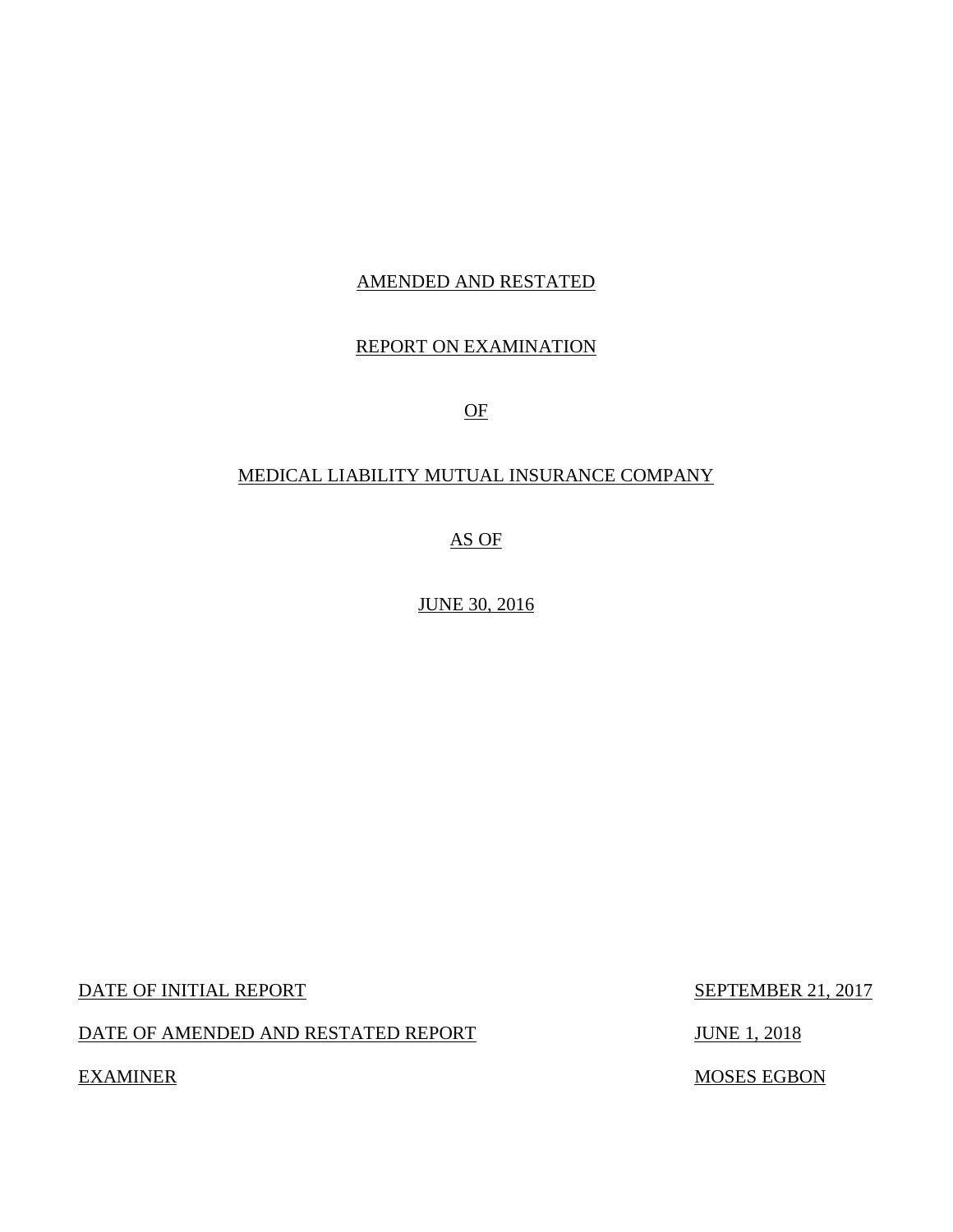### TABLE OF CONTENTS

### **ITEM NO.**

### PAGE NO.

| 1  | Scope of Examination                                                                                                                  | $\overline{2}$          |
|----|---------------------------------------------------------------------------------------------------------------------------------------|-------------------------|
| 2. | Description of Company                                                                                                                | 3                       |
|    | A. Management<br>B. Territory and plan of operation<br>C. Reinsurance<br>D. Holding company system<br>E. Significant operating ratios | 4<br>7<br>9<br>10<br>12 |
| 3. | <b>Financial Statements</b>                                                                                                           | 14                      |
|    | A. Balance sheet<br>B. Statement of income<br>C. Capital and surplus account                                                          | 14<br>16<br>17          |
| 4. | Losses and loss adjustment expenses                                                                                                   | 17                      |
| 5. | Subsequent event                                                                                                                      | 18                      |
| 6. | Compliance with prior report on examination                                                                                           | 19                      |
| 7. | Summary of comments and recommendations                                                                                               | 19                      |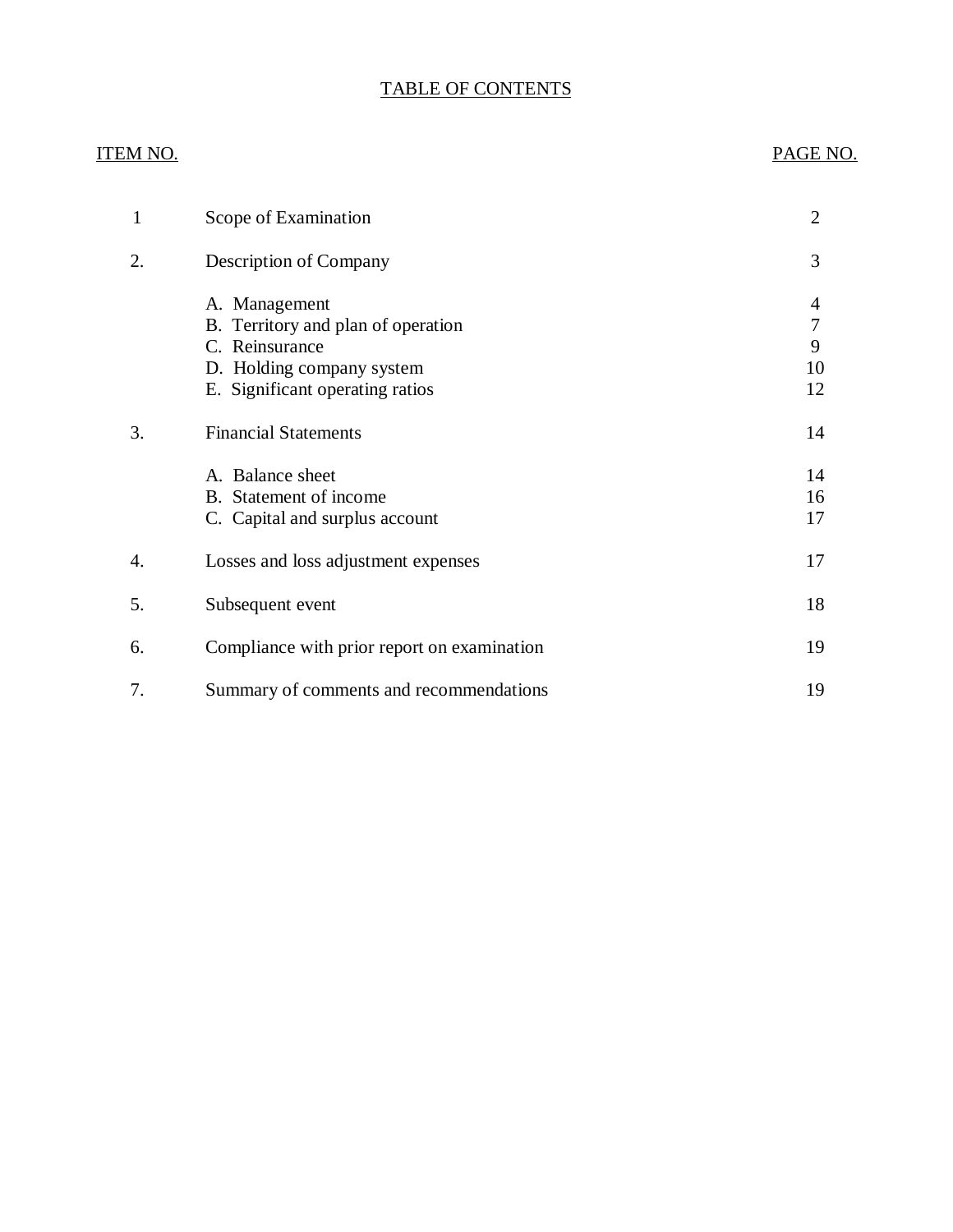

## NEW YORK STATE *DEPARTMENTof*  FINANCIAL SERVICES

 Andrew M. Cuomo Maria T. Vullo Governor Superintendent Superintendent Superintendent Superintendent Superintendent Superintendent Superintendent

June 1, 2018

 Honorable Maria T. Vullo New York State of Department of Financial Services Albany, New York 12257 Superintendent

Madam:

 Pursuant to the requirements of the New York Insurance Law, and in compliance with the instructions contained in Appointment Number 31521 dated August 10, 2016, attached hereto, I have made an examination into the condition and affairs of Medical Liability Mutual Insurance Company as of June 30, 2016, and submit the following report thereon.

 Wherever the designations "the Company" or "MLMIC" appear herein without qualification, it should be understood to indicate Medical Liability Mutual Insurance Company.

 Wherever the term "Department" appears herein without qualification, it should be understood to mean the New York State Department of Financial Services.

 American Boulevard, Latham, New York 12110. The examination was conducted at the Company's branch office located at 8 British

 Changes have been made to this report on the basis of corrected Amended and Restated By-laws certified by the President and Secretary of the Company and provided to the Department on June 1, 2018, including an attestation that the version previously provided to the Department in error was never applied to a Company vote. These changes appear on page 3, marked with new text underlined and in bold, and deleted text indicated by strike-through.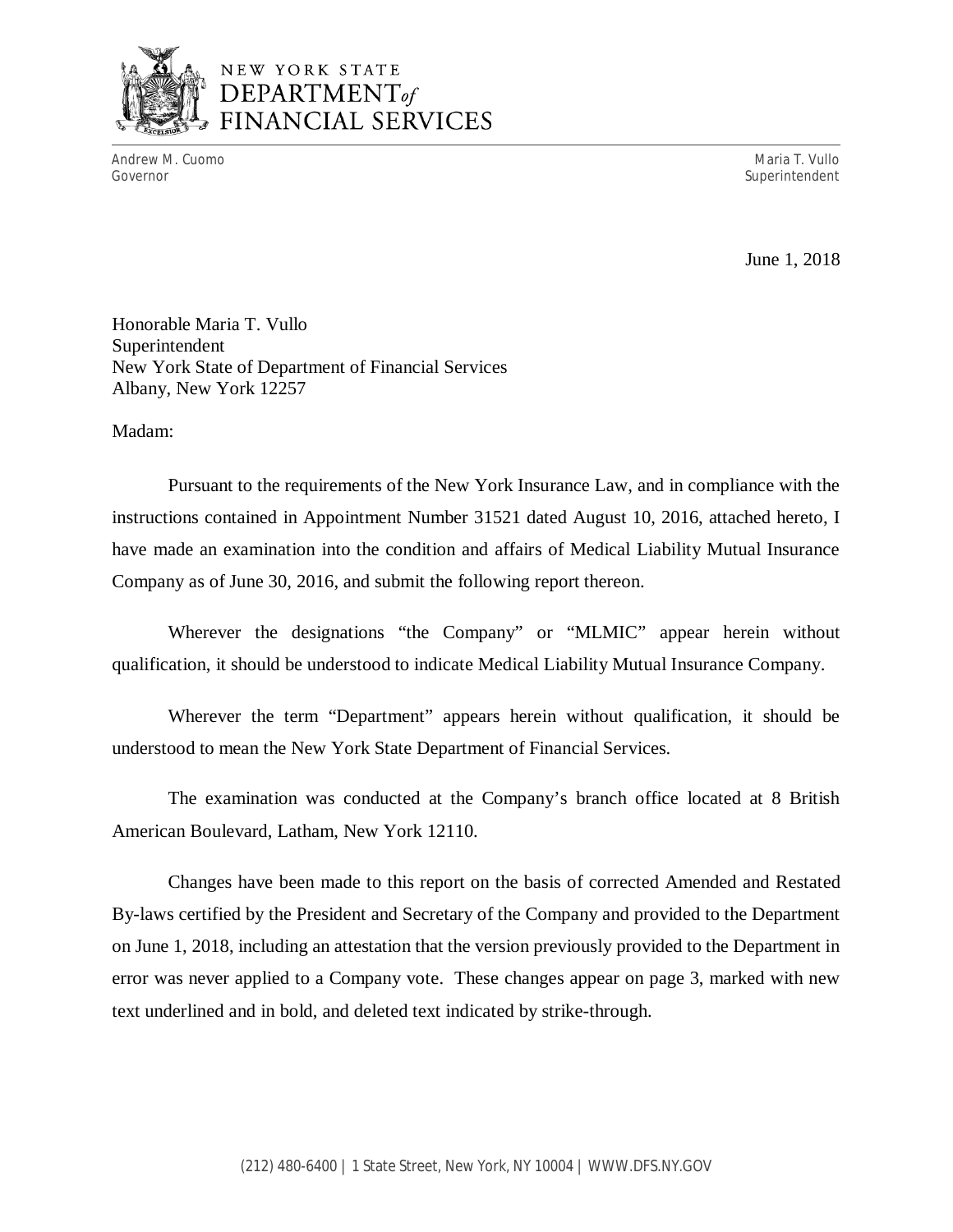#### **1. SCOPE OF EXAMINATION**

<span id="page-3-0"></span> previous examination was conducted as of December 31, 2011. This examination covered the four and a half year period from January 1, 2012 through June 30, 2016. Transactions occurring subsequent to this period were reviewed where deemed appropriate by the examiner. The Department has performed an examination of the Company*,* a multi-state insurer. The

 Commissioners ("NAIC") Financial Condition Examiners Handbook ("Handbook"), which requires that we plan and perform the examination to evaluate the financial condition and identify prospective risks of the Company by obtaining information about the Company including corporate governance, identifying and assessing inherent risks within the Company and evaluating system controls and procedures used to mitigate those risks. This examination also includes assessing the principles used and significant estimates made by management, as well as evaluating the overall financial statement presentation, management's compliance with Statutory Accounting Principles and annual statement instructions when applicable to domestic state regulations. This examination was conducted in accordance with the National Association of Insurance

 accordance with the risk-focused examination process. This examination also included a review and evaluation of the Company's own control environment. The examiners also relied upon audit work performed by the Company's independent public accountants when appropriate. All financially significant accounts and activities of the Company were considered in

 as called for in the Handbook: This examination report includes a summary of significant findings for the following items

> Significant subsequent events Company history Corporate records Management and control Fidelity bonds and other insurance Pensions, stock ownership and insurance plans Territory and plan of operation Growth of Company Loss experience Reinsurance Reinsurance Accounts and records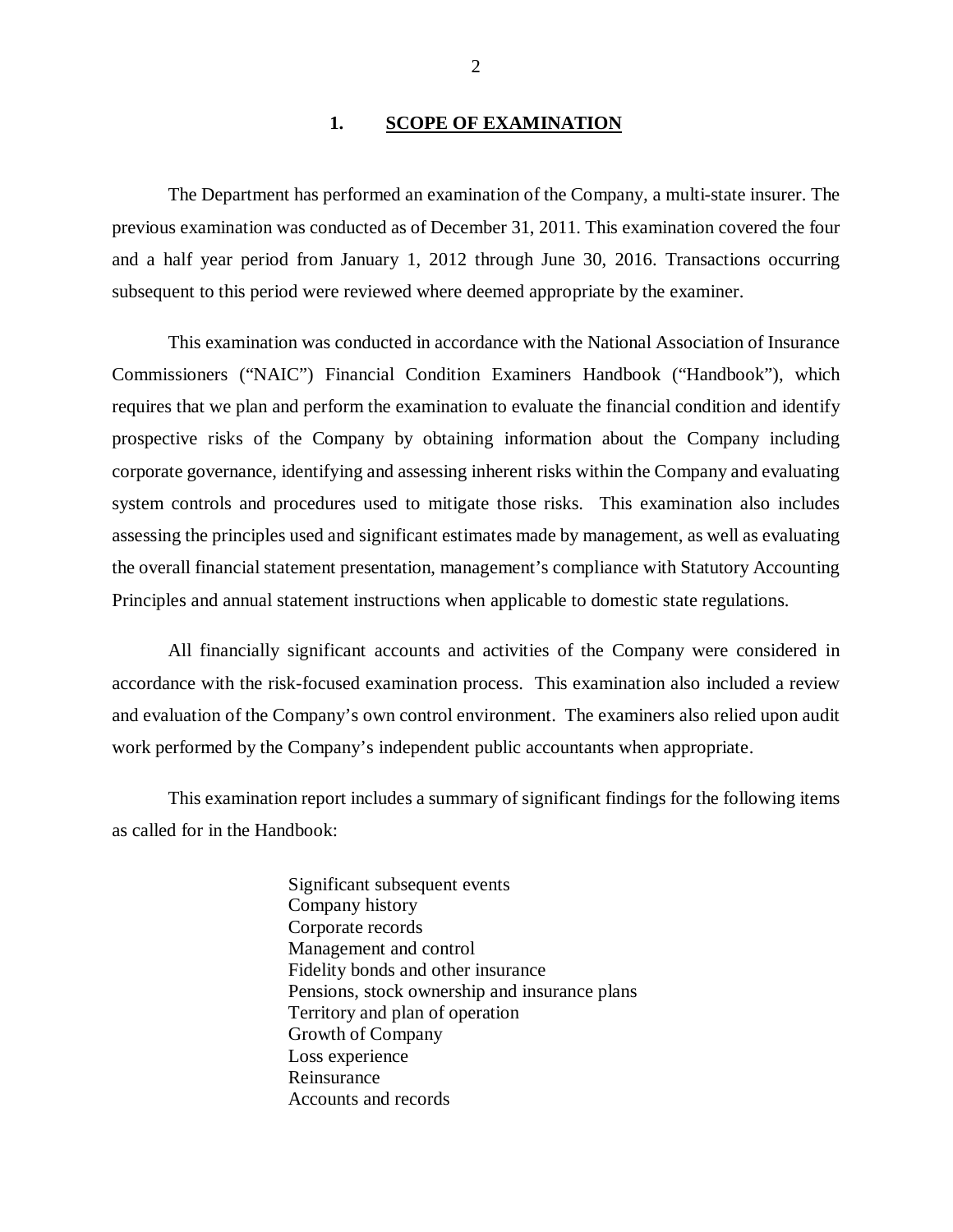Statutory deposits Financial statements Summary of recommendations

<span id="page-4-0"></span> matters that involve departures from laws, regulations or rules, or that are deemed to require explanation or description. This report on examination is confined to financial statements and comments on those

#### **2. DESCRIPTION OF COMPANY**

 Medical Liability Mutual Insurance Company ("Original MLMIC") was incorporated on April 4, 1975 and commenced business on July 1 of the same year. Original MLMIC was formed under the auspices of the Medical Society of the State of New York.

 Hospital Underwriters Mutual Company ("HUM") was incorporated on September 30, 1976 and commenced business on May 26, 1977, pursuant to Section 4107 of the New York Insurance Law. HUM's membership was originally limited to hospitals and healthcare facilities; however, HUM received approval from the Department to issue policies to individual physicians on July 20, 1990, and allied healthcare professionals on June 6, 1994. On November 18, 1993, HUM's name was changed to Healthcare Underwriters Mutual Insurance Company.

 On July 18, 2001, Original MLMIC was merged with and into HUM, with HUM as the surviving entity which then assumed the name Medical Liability Mutual Insurance Company.

 All policyholders are members of the Company. **The Amended and Restated By-laws certified by the President and Secretary of the Company on June 1, 2018,** Article II, Section 2 of the Company's amended and restated bylaws states **state** that at any regular or special meeting of members, each individual member shall be entitled to cast one vote and each non-individual member shall be entitled to cast the following numbers of votes:

### **a) One vote if the member is a professional entity such as professional service corporation, professional limited liability company, partnership or limited liability partnership; or**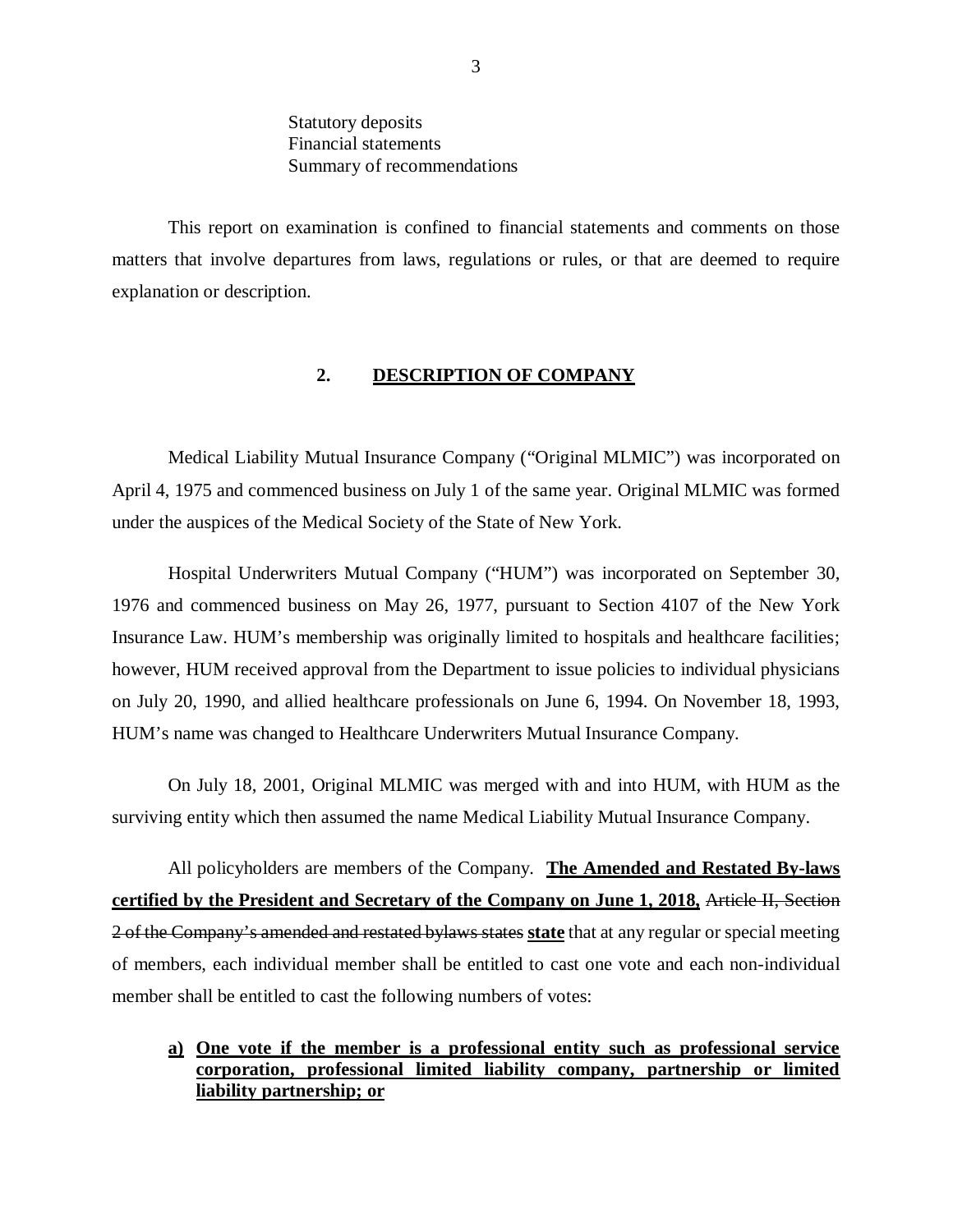- **b)** Two votes if the member is a group-model health maintenance organization ("HMO"), a preferred provider organization or a similar managed health care facility not having its own physical plant where medical treatment is provided; or
- **c)** Five votes if the member is a staff-model HMO, clinic, medical center or similar entity having its own physical plant where medical treatment is provided; or
- **d)** Ten votes if the member is a hospital.

### A. Management

 Pursuant to the Company's amended charter and by-laws, management of the Company is vested in a board of directors consisting of 39 persons, who shall be divided into three classes; Class I, Class II and Class III, each consisting of thirteen directors, who are elected to serve a three-year term. At June 30, 2016, the board of directors was comprised of the following persons:

| Name and Residence                         | <b>Principal Business Affiliation</b>                                                         |  |
|--------------------------------------------|-----------------------------------------------------------------------------------------------|--|
| <b>CLASS I</b> (to serve until May 2017)   |                                                                                               |  |
| John V. Capotorto, MD<br>New York, NY      | Endocrinology                                                                                 |  |
| William A. Dolan, MD<br>Rochester, NY      | <b>Orthopedic Surgery</b>                                                                     |  |
| Mark J. Feldman, DMD<br>East Hills, NY     | Dentistry; Executive Director,<br><b>New York State Dental Association</b>                    |  |
| Timothy F. Gabryel, MD<br>Orchard Park, NY | <b>Internal Medicine</b>                                                                      |  |
| Samuel M. Gelfand, MD<br>Arlington, VT     | Surgery                                                                                       |  |
| Kira Geraci-Ciardullo, MD<br>Harrison, NY  | Allergy, Pediatrics                                                                           |  |
| Stanley L. Grossman, MD<br>Newburgh, NY    | Surgery; Past President, MLMIC                                                                |  |
| Leah S. McCormack, MD<br>Middletown, NJ    | Dermatologist;<br>Member of the Board of Trustees<br>Medical Society of the State of New York |  |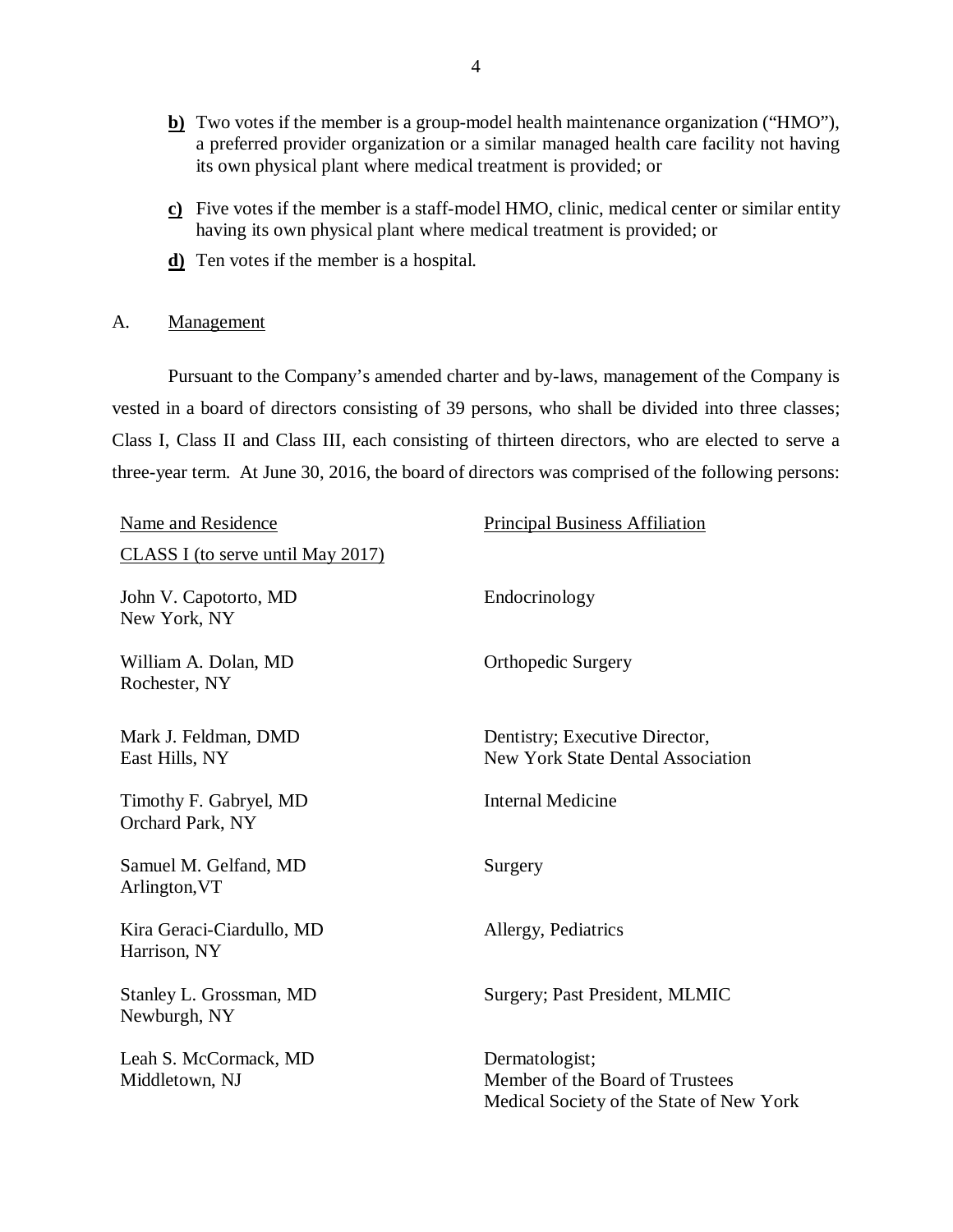Name and Residence

 Robert A. Menotti, MD Clinton, NY

 Scott H. Perra Whitesboro, NY

 James K. Reed, MD Cohoes, NY

 Malcom D. Reid, MD Briarcliff Manor, NY

 Malcom J. Rothbard, MD New York, NY

#### CLASS II (to serve until May 2018)

 Anthony A. Ascioti, MD Fayetteville, NY

 Charles N. Aswad, MD New York, NY

 Ann M. Barbaccia, MD Oyster Bay, NY

 David W. Felton Hamilton, NY

 John A. Fracchia, MD New York, NY

 Alvin Katz, MD New York, NY

 Margaret Lewin, MD New York, NY

 Joseph R. Maldonado, Jr., MD Rome, NY

 Joseph A. Mannino, MD Trumansburg, NY

Principal Business Affiliation

Surgery; Surgery; President, MLMIC

CEO, Faxton St. Luke's Healthcare

 President, St. Peter's Health Partners; Treasurer, MLMIC

Physical Medicine and Rehabilitation

Obstetrics and Gynecology Anesthesiology

Emergency Medicine

Obstetrics & Gynecology

 President, Crouse Community Nursing Home

Urology

Otolaryngology

Internal Medicine

Urology

Orthopedic Surgery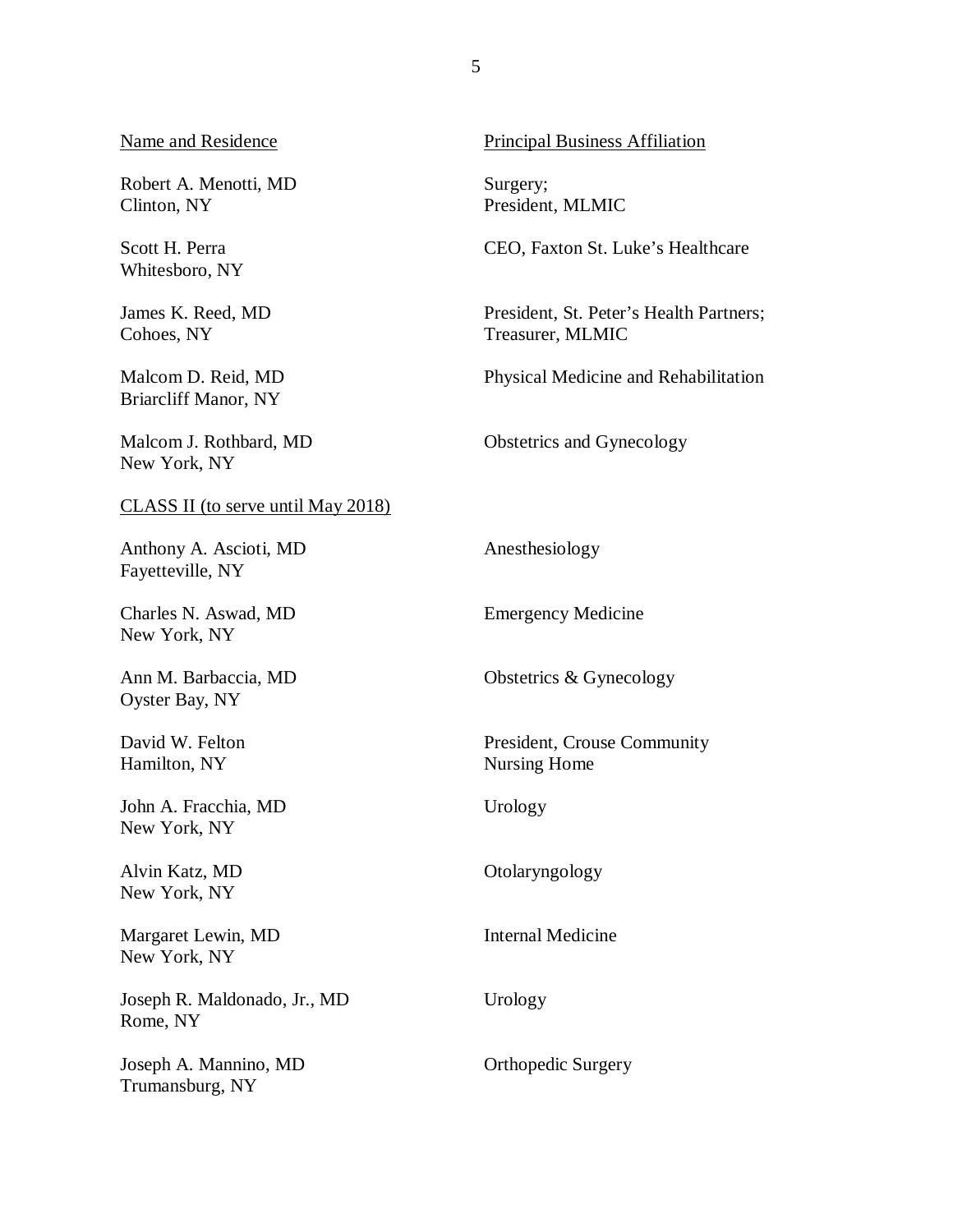| <b>Name and Residence</b>                      | <b>Principal Business Affiliation</b>       |
|------------------------------------------------|---------------------------------------------|
| Paul J. Okosky, MD<br>Stillwater, NY           | <b>Family Practice</b>                      |
| Kenneth D. Roberts<br>Setauket, NY             | President, John T. Mather Memorial Hospital |
| Salvatore S. Volpe, MD<br>Staten Island, NY    | Pediatrics, Internal Medicine               |
| Murray A. Yost, Jr., MD<br>Naples, FL          | Obstetrics and Gynecology                   |
| <b>CLASS III</b> (to serve until May 2019)     |                                             |
| Margaret R. Albanese, MD<br>New Hartford, NY   | <b>Orthopedic Surgery</b>                   |
| Beth Cady Burghardt, MD<br>Lafayette, NY       | Otolaryngology                              |
| Duane M. Cady, MD<br>Lafayette, NY             | Surgery                                     |
| Nameer R. Haider, MD<br>New Hartford, NY       | Physical Medicine and Rehabilitation        |
| Richard L. Hehir, MD<br>Fayetteville, NY       | <b>Internal Medicine</b>                    |
| Richard H.S. Karpinski, MD<br>East Chatham, NY | <b>Plastic Surgery</b>                      |
| Edward D. Lewis, MD<br>Pittsford, NY           | Pediatrics                                  |
| John W. Lombardo, MD<br>New York, NY           | Ophthalmology                               |
| Andrew J. Merritt, MD<br>Marcellus, NY         | <b>Family Practice</b>                      |
| Richard M. Peer, MD<br>Williamsville, NY       | Surgery;<br>Secretary, MLMIC                |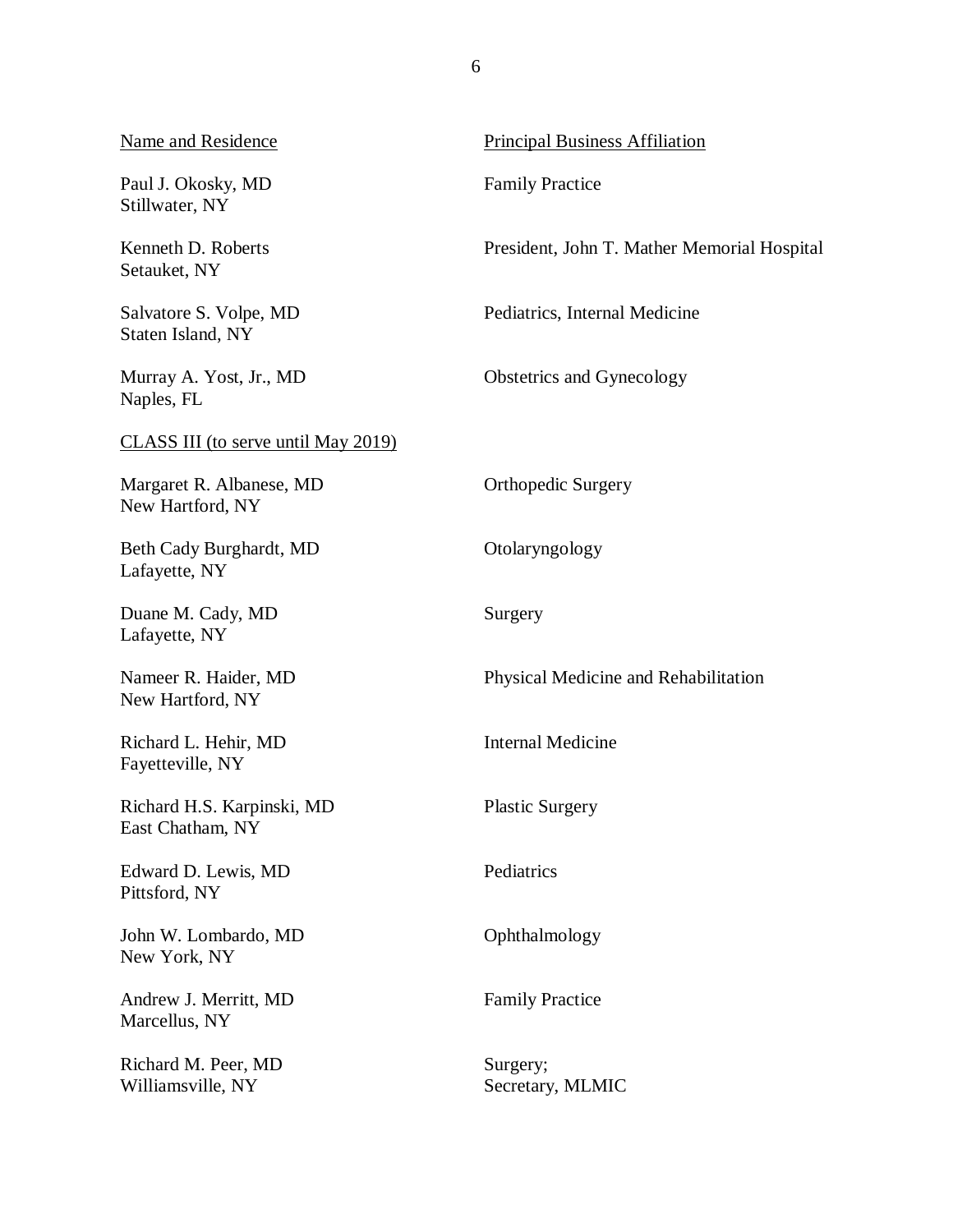<span id="page-8-0"></span>

| Name and Residence                          | <b>Principal Business Affiliation</b>                         |
|---------------------------------------------|---------------------------------------------------------------|
| David Sibulkin, MD<br>New York, NY          | Dermatology                                                   |
| Frederick W. Wetzel, DDS<br>Schenectady, NY | Dentistry                                                     |
| Betsy Wright<br>Jamestown, NY               | President and Chief Executive Officer,<br><b>WCA Hospital</b> |

 minutes of the board of directors' meetings held during the examination period indicated that the meetings were generally well attended. Each board person had an acceptable record of attendance. The board of directors meets at least four times during each calendar year. A review of the

As of June 30, 2016, the principal officers of the Company were as follows:

| <b>Name</b>          | <b>Title</b>                             |
|----------------------|------------------------------------------|
| Robert A. Menotti MD | President                                |
| Richard M. Peer MD   | Vice President and Secretary             |
| James K. Reed MD     | Vice President and Treasurer             |
| Edward J. Amsler     | Vice President and Assistant Treasurer   |
| Daniel F. Canniff    | Vice President and Assistant Comptroller |
| Patrick G. Conway    | <b>Vice President</b>                    |
| Donald J. Fager      | Vice President and Assistant Secretary   |
| K. Wayne Kahle       | Vice President and Comptroller           |

#### B. Territory and Plan of Operation

 examination date, the Company was authorized to transact the kinds of insurance as defined in the following numbered paragraphs of Section 1113(a) of the New York Insurance Law: As of June 30, 2016, the Company was licensed to write business in nine states. As of the

| Paragraph | Line of Business       |
|-----------|------------------------|
| 3         | Accident & health      |
|           | Fire                   |
| -5        | Miscellaneous property |

7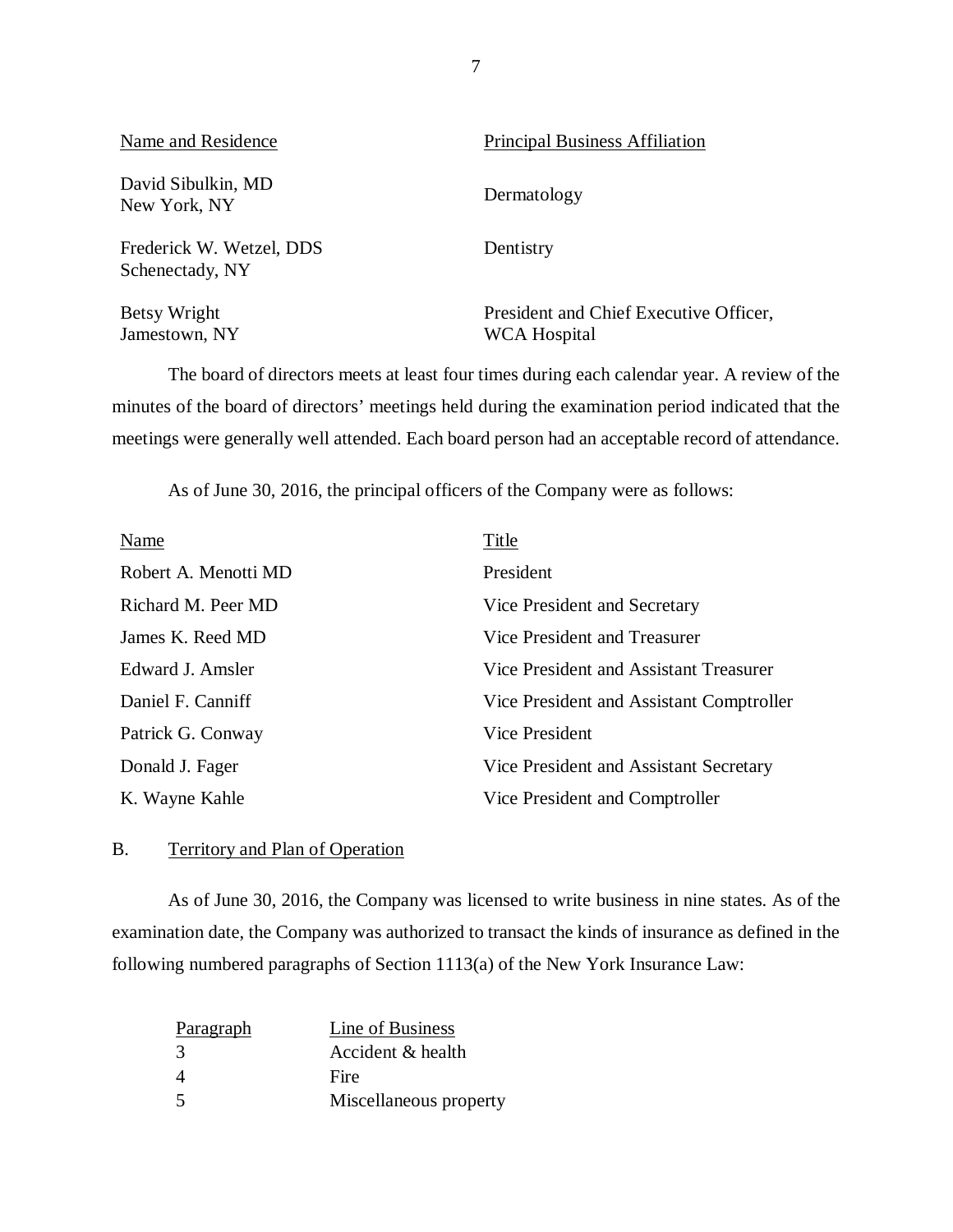| 6  | Water damage                                   |
|----|------------------------------------------------|
| 7  | Burglary and theft                             |
| 8  | Glass                                          |
| 9  | Boiler and machinery                           |
| 10 | Elevator                                       |
| 11 | Animal                                         |
| 12 | Collision                                      |
| 13 | Personal injury liability                      |
| 14 | Property damage liability                      |
| 15 | Workers' compensation and employers' liability |
| 16 | Fidelity and surety                            |
| 17 | Credit                                         |
| 19 | Motor vehicle and aircraft physical damage     |
| 20 | Marine and inland marine                       |
| 21 | Marine protection and indemnity                |
| 24 | Credit unemployment                            |
| 26 | Gap                                            |
| 27 | Prize indemnification                          |
| 28 | Service Contract reimbursement                 |
| 29 | Legal services                                 |
|    |                                                |

 incidental to coverage contemplated under paragraphs 20 and 21 of Section 1113(a) of the New York Insurance Law, including insurances described in the Longshore and Harbor Worker's Compensation Act (Public Law No. 803, 69<sup>th</sup> Congress as amended; 33 USC Section 901 et. seq. as amended) and as authorized by Section 4102(c) of the New York Insurance Law, reinsurance of every kind or description. The Company is also licensed to write the business of Special Risk Insurance pursuant to Article 63 of the New York Insurance Law. The Company is also licensed to write such workers' compensation insurance as may be

 Based on the lines of business for which the Company is licensed to write, and pursuant to the requirements of Article 13, 41 and 63 of the New York Insurance Law, it is required to maintain a minimum surplus to policyholders of \$35,000,000. Surplus to policyholders as of June 30, 2016, as reported in the Company's filed quarterly statement, was \$1,865,459,468. The Company also reported a special contingent surplus pursuant to Section 4109 of the New York Insurance Law of \$1,650,000 and unassigned funds of \$1,863,809,468.

 medical professional liability insurance. All policies are issued on a non-assessable basis, and The Company writes direct business exclusively in New York State and writes primarily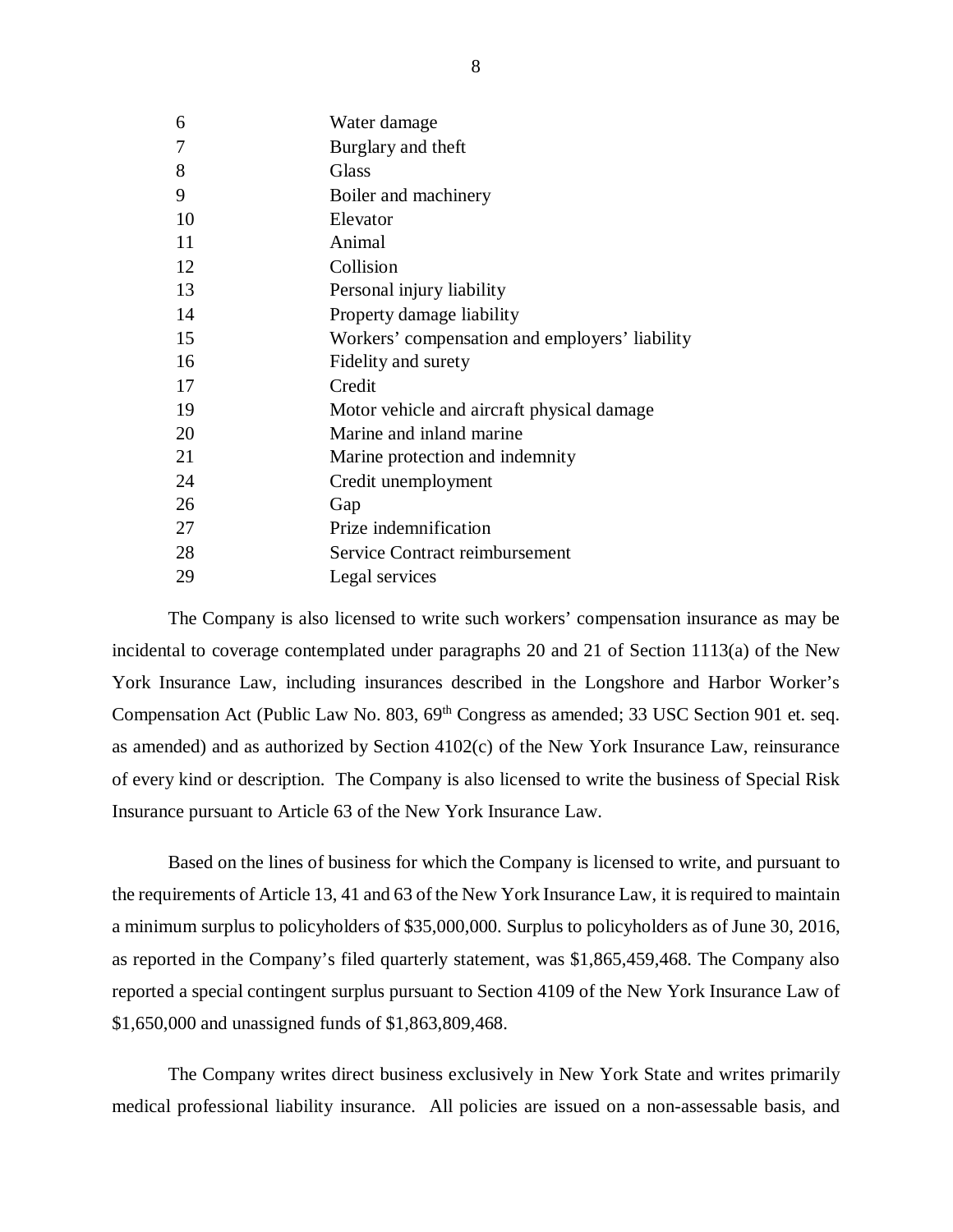coverage is provided on either a claims-made or occurrence basis. In addition, it was noted that most policies are renewed annually, effective July 1. During the period January 1 to June 30, 2016, the Company wrote \$13,752,323 in direct premiums in New York State.

 York State: The following schedule shows the direct premiums the Company wrote each year in New

| Calendar Year | <b>Direct Premiums Written</b> |
|---------------|--------------------------------|
| 2012          | \$562,214,004                  |
| 2013          | \$546,311,363                  |
| 2014          | \$502,502,893                  |
| 2015          | \$422,046,023                  |

 During the examination period, the Company reported significant decreases in premiums written. This was mostly attributed to physician retirements, physicians joining risk retention groups, and physicians being absorbed by hospital policies.

#### C. Reinsurance

#### Assumed

 As of June 30, 2016, the Company had no assumed reinsurance contracts in effect. All of its previously assumed business is in run-off, and the outstanding liabilities are immaterial as of the date of this examination.

 The Company utilizes reinsurance accounting as defined in the NAIC Accounting Practices and Procedures Manual Statements of Statutory Accounting Principles ("SSAP") No. 62R for its remaining assumed reinsurance business.

#### Ceded

 As of June 30, 2016, the Company had a casualty catastrophe excess of loss reinsurance contract in effect, which covered its entire book of business. The contract provides reinsurance coverage of \$5 million excess of \$7 million ultimate net loss for each event with a limit of \$10 million for all events during the contract term.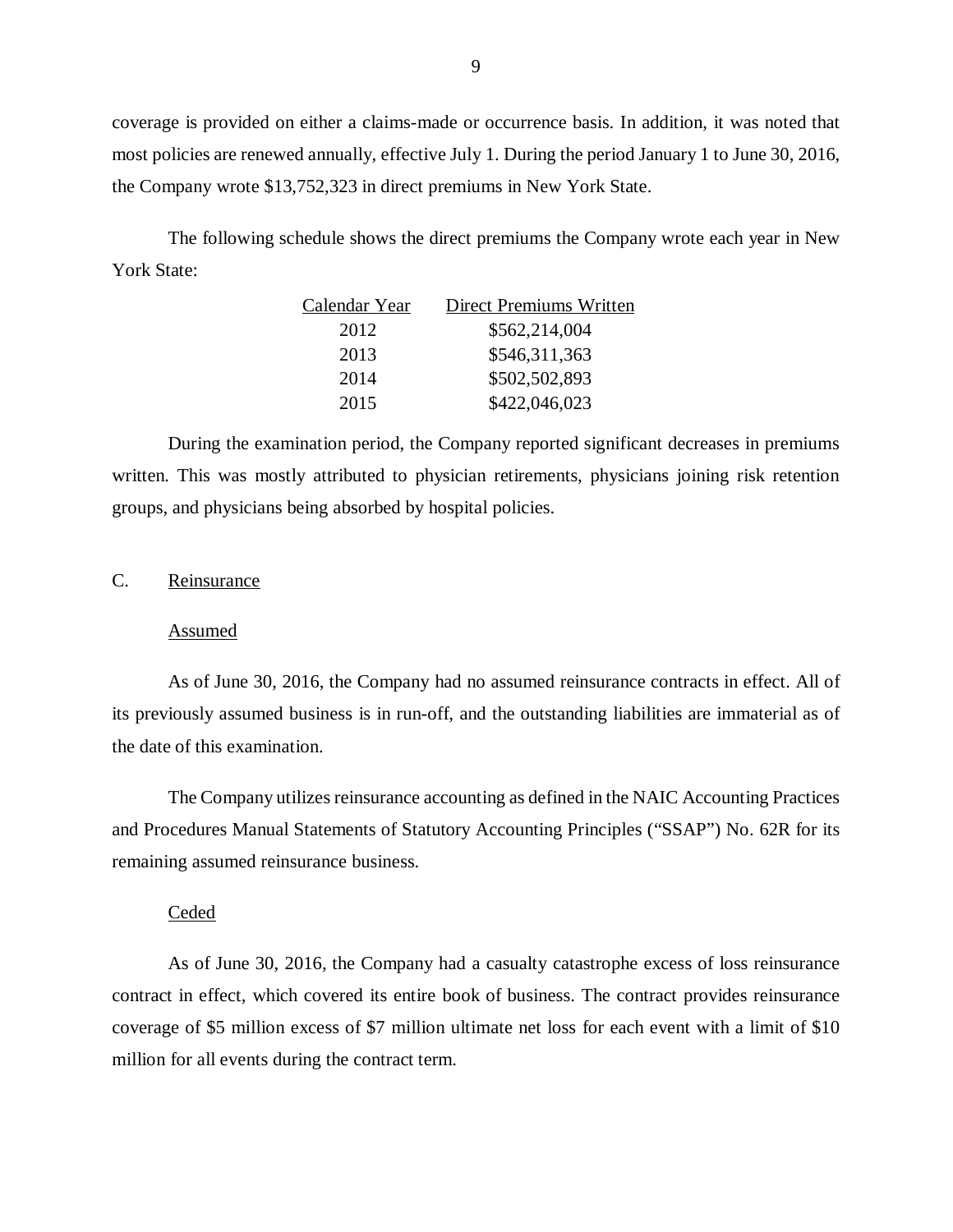<span id="page-11-0"></span> The ceded reinsurance agreement in effect as of the examination date was reviewed and found to contain the required clauses, including an insolvency clause meeting the requirements of Section 1308 of the New York Insurance Law.

 The examination review of Schedule F data reported by the Company in its filed annual statement accurately reflected its reinsurance transactions. The business was ceded to authorized reinsurers. Additionally, management has represented that all material ceded reinsurance agreements transfer both underwriting and timing risk as set forth in SSAP No. 62R. Representations were supported by appropriate risk transfer analyses and an attestation from the Company's Chief Executive Officer and Chief Financial Officer pursuant to the NAIC Annual Statement Instructions. Furthermore, examination review indicated that the Company was not a party to any finite reinsurance agreements.

#### D. Holding Company System

 York State corporations, MLMIC Services, Inc. and HUM Marketing Group, Inc. The Company is domiciled in New York State, and it is the ultimate parent of two New

 Pursuant to Section 1502(a) of the New York Insurance Law, MLMIC is exempt from the filing requirements of Article 15. Pursuant to Circular Letter No. 10 (2010) and Department Regulation 53, the Company files Subsidiary Reporting Statements with the Department.

 holding company system: The following chart shows the Company's relationship to its subsidiaries within the

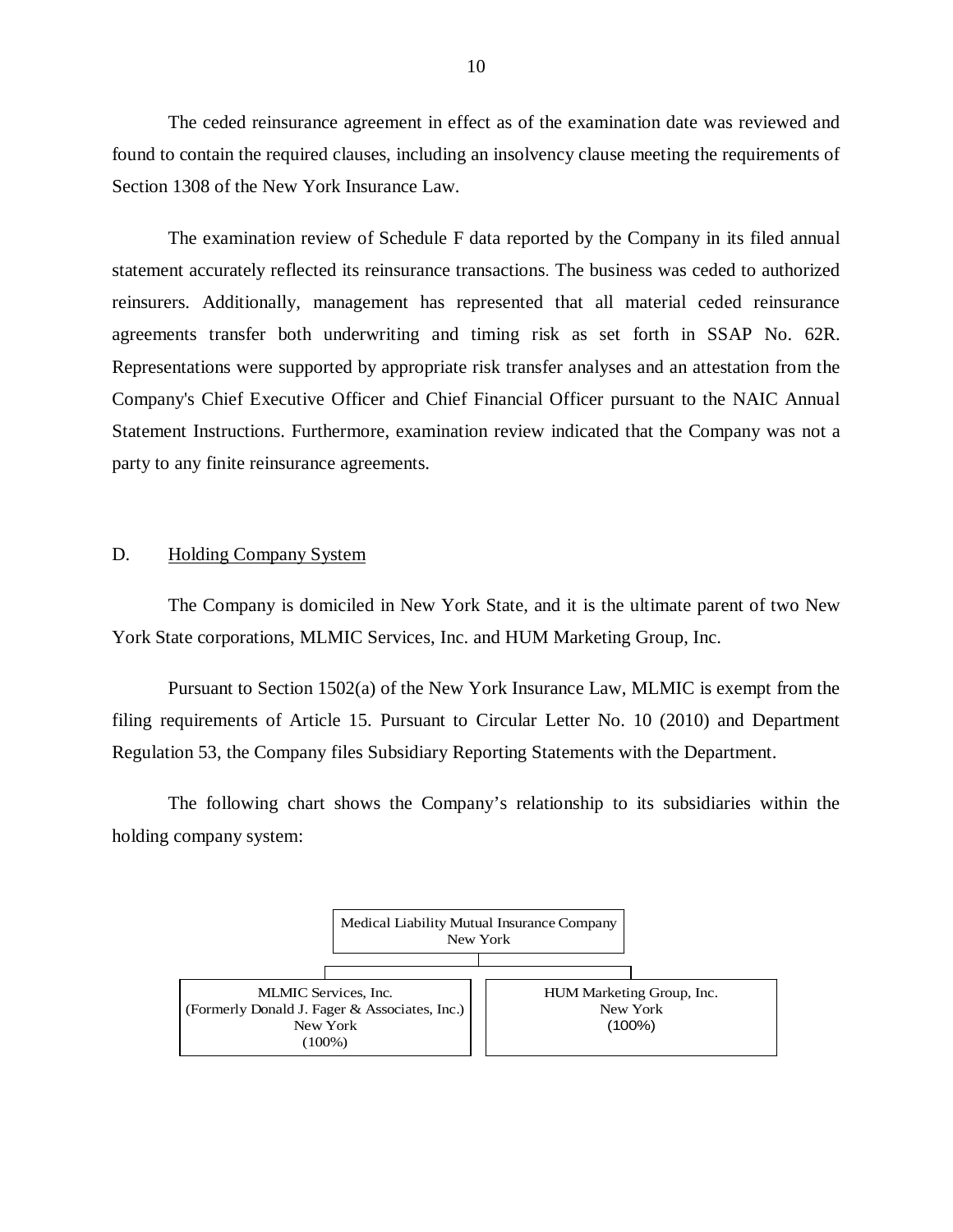At June 30, 2016, the Company was a party to the following agreements:

#### Amended and Restated Allocation of Consolidated Tax Liability Agreement

 Donald J. Fager and Associates, Inc.,) and HUM Marketing Group, Inc. The agreement was filed with and approved by the Department pursuant to Section 1608(e) of the New York Insurance The Company is party to a tax sharing agreement with MLMIC Services, Inc. (formerly Law.

#### Service Agreement

 Associates, Inc. ("DJF") to service the Company's insurance business. This agreement is renewed periodically, with the latest renewal during the examination period having commenced on January 1, 2014. Pursuant to Section 1608(e) of the New York Insurance Law, the agreement was filed with and approved by the Department. The Company is a party to an administrative service agreement with Donald J. Fager and

 Effective July 2013, the Company acquired 100 percent of the shares of DJF. This transaction was filed with and approved by the Department pursuant to Section 1603(a) of the New York Insurance Law. In June 2016, DJF changed its name to MLMIC Services, Inc.

 Services, Inc. were about \$47 million in 2012, \$47 million in 2013, \$46 million in 2014, \$47 million in 2015, and \$24.5 million for the first two quarters of 2016. In accordance with the service agreement, the service fees the Company paid to MLMIC

#### Agreements with Medical Malpractice Insurance Pool

 Effective July 1, 2000, the Medical Malpractice Insurance Pool of New York State ("MMIP" or the "Pool") was established pursuant to the Department Regulation 170 and Article 55 of New York Insurance Law. The Pool is a state mandated mechanism and a joint underwriting facility created after the Medical Malpractice Insurance Association was dissolved. The Pool provides medical professional liability coverage for physicians, surgeons and health care providers that cannot obtain medical professional liability insurance policies in a voluntary market. It is governed by a committee consisting of seven members, and it is authorized to write medical professional liability insurance on a direct basis in New York State.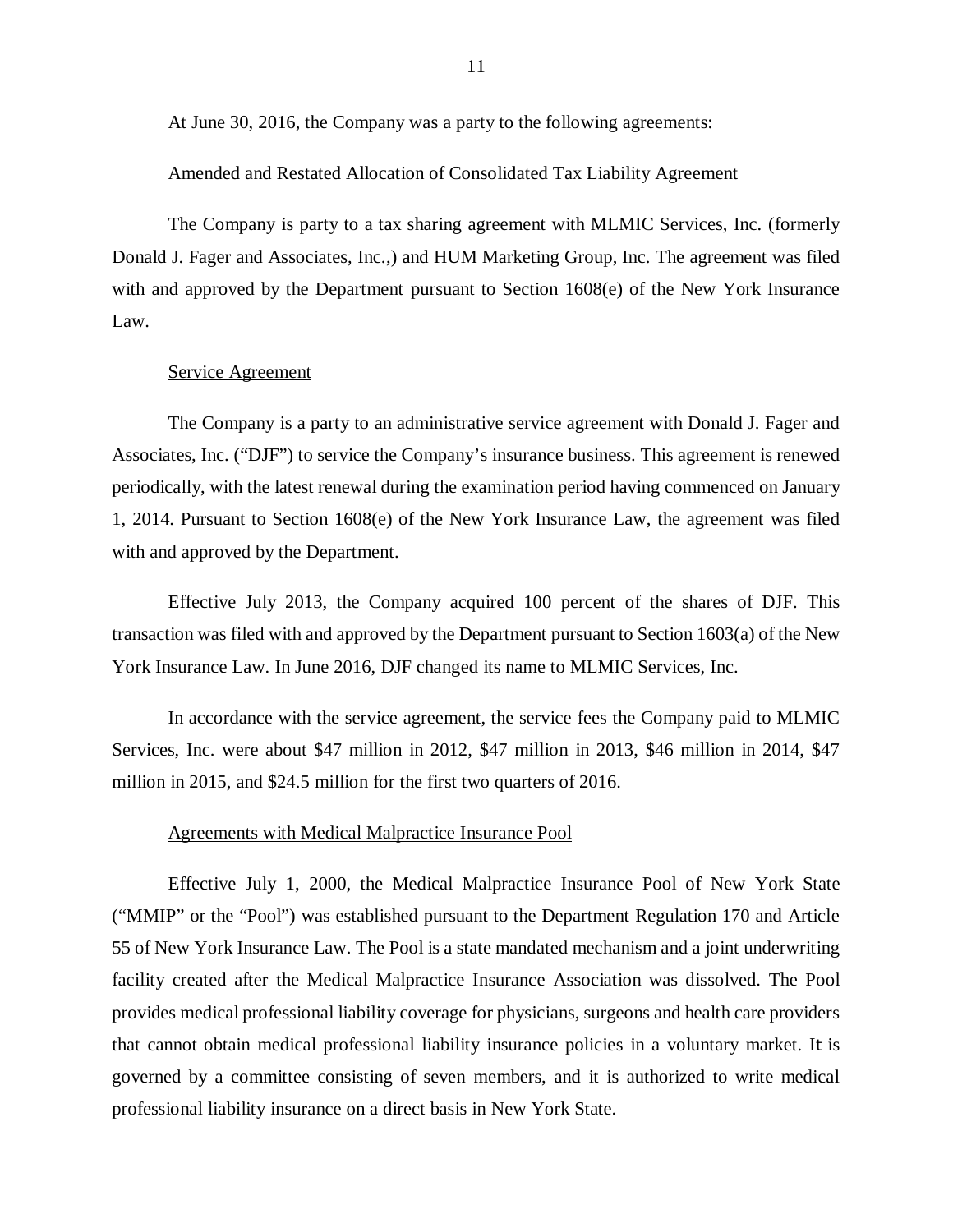Effective March 12, 2001, MLMIC entered into a service agreement with MMIP to administer the operations of the Pool. The Company was contracted by the Pool's members to service the Pool's operations. The members represent insurers licensed to write medical professional liability insurance in New York State.

 Account" for funds it collects and expenses it pays on behalf of the Pool. Any shortfall of funds in the account shall be assessed against the Pool members in accordance with their shares of participation. For servicing the Pool, the Company receives a service fee of 12 percent of the annual premiums written by the Pool. As the MMIP service agreement stipulates, the Company is to maintain a "Working Fund

 Company reported the Pool's invested assets as part of its assets and established a contra-asset corresponding to the assets. Therefore, there is no effect on surplus as regards policyholders. In the aggregate write-ins for invested assets of its June 30, 2016 quarterly statement, the

 in the Pool's revenues and expenses, which are allotted among the Pool's members every quarter. As of June 30, 2016, the Company's participation in the Pool was 39.01 percent, representing the highest share of all members. As a Pool member, the Company also has a participation agreement with the Pool to share

### E. Significant Operating Ratios

The following ratios have been computed as of June 30, 2016, based upon the results of this examination:

| Net premiums written to surplus as regards policyholders                               | .72%   |
|----------------------------------------------------------------------------------------|--------|
| Liabilities to liquid assets (cash and invested assets less investments in affiliates) | 69.01% |
| Premiums in course of collection to surplus as regards policyholders                   | .12%   |

 Regulatory Information System of the NAIC. All of the above ratios fall within the benchmark ranges set forth in the Insurance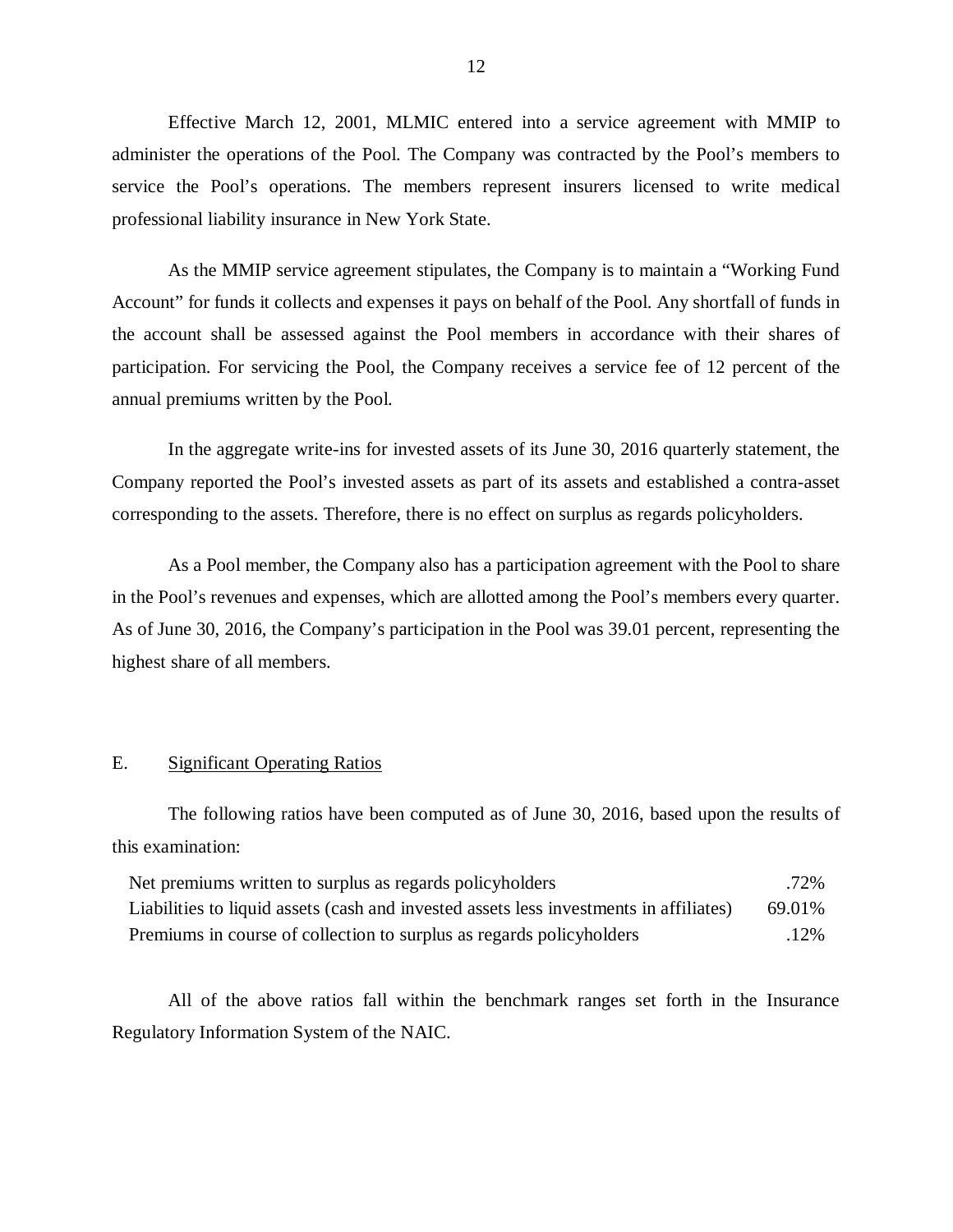The underwriting ratios presented below are on an earned/incurred basis and encompass the four and a half year period covered by this examination:

|                                              | Amounts         | Ratios    |
|----------------------------------------------|-----------------|-----------|
| Losses and loss adjustment expenses incurred | \$2,057,484,760 | 90.78%    |
| Other underwriting expenses incurred         | 197,700,240     | 8.72      |
| Net underwriting gain                        | 11,344,912      | 0.50      |
| Premiums earned                              | \$2,266,529,912 | $00.00\%$ |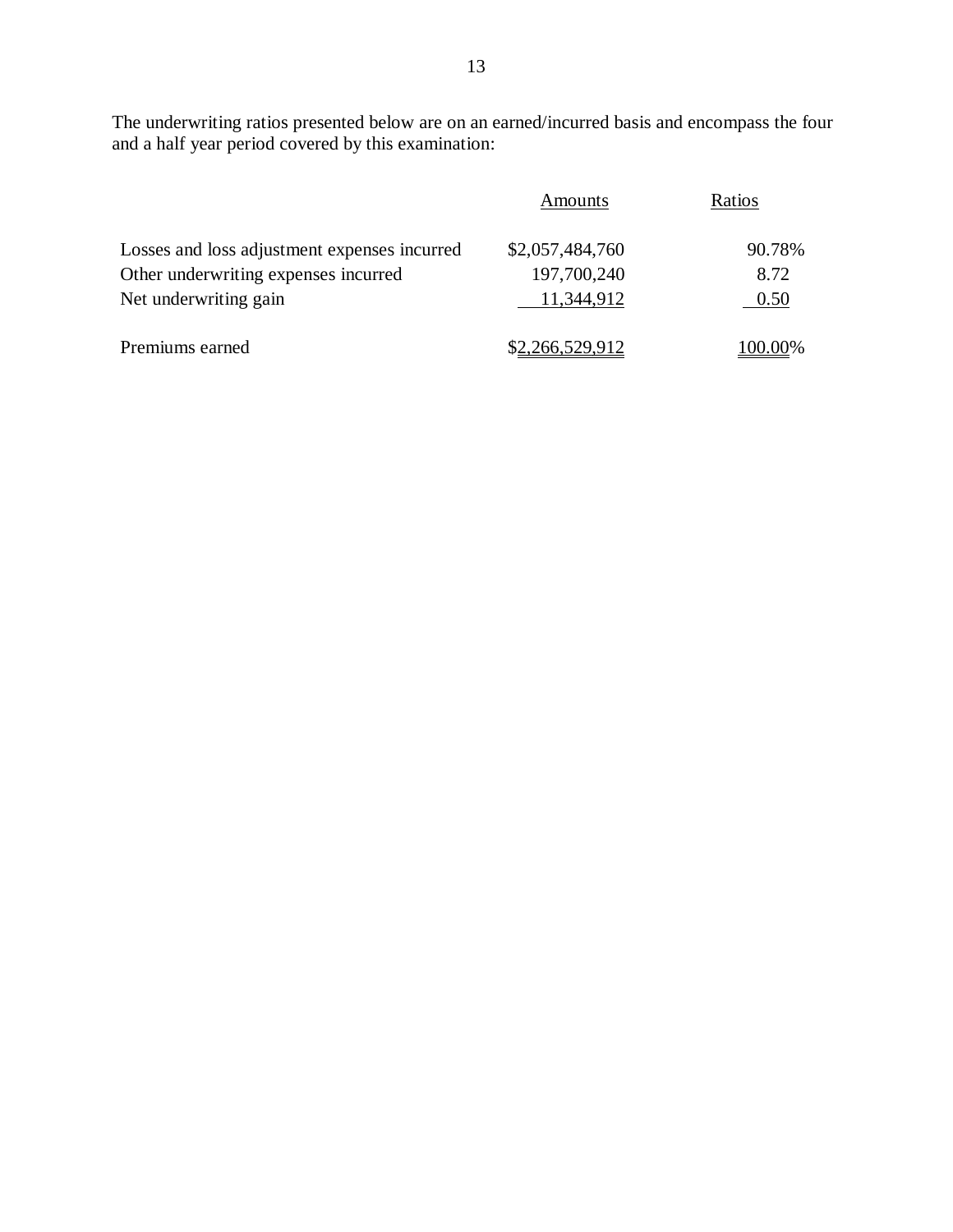# **3. FINANCIAL STATEMENTS**

#### A. **Balance Sheet**

 30, 2016 as reported by the Company: The following shows the assets, liabilities and surplus as regards policyholders as of June

| Assets                                                    |                 | <b>Assets Not</b> | Net Admitted     |
|-----------------------------------------------------------|-----------------|-------------------|------------------|
|                                                           | <u>Assets</u>   | Admitted          | <b>Assets</b>    |
|                                                           |                 |                   |                  |
| <b>Bonds</b>                                              | \$4,401,300,336 | \$                | \$4,401,300,336  |
| Preferred stocks                                          | 147,388,367     |                   | 147,388,367      |
| Common stocks                                             | 499,789,827     | 13,301,839        | 486, 487, 988    |
| Properties occupied by the company                        | 3,971,247       |                   | 3,971,247        |
| Cash, cash equivalents and short-term                     |                 |                   |                  |
| investments                                               | 208,023,196     |                   | 208,023,196      |
| Other invested assets                                     | 26,840,000      | 26,840,000        |                  |
| Receivables for securities                                | 40,462,862      |                   | 40,462,862       |
| Securities lending reinvested collateral assets           | 289,458,845     |                   | 289,458,845      |
| MMIP related contra-asset                                 | (249, 101, 257) |                   | (249, 101, 257)  |
| Investment income due and accrued                         | 25,616,902      |                   | 25,616,902       |
| Uncollected premiums and agents' balances in              |                 |                   |                  |
| the course of collection                                  | 2,699,932       | 393,297           | 2,306,635        |
| Deferred premiums, agents' balances and                   |                 |                   |                  |
| installments booked but deferred and not yet              |                 |                   |                  |
| due                                                       | 10,539,277      |                   | 10,539,277       |
| Amounts recoverable from reinsurers                       | 2,358,633       |                   | 2,358,633        |
| Funds held by or deposited with reinsured                 |                 |                   |                  |
| companies                                                 | 1,667           |                   | 1,667            |
| Current federal and foreign income tax                    |                 |                   |                  |
| recoverable and interest thereon                          | 29,495,087      |                   | 29,495,087       |
| Net deferred tax asset                                    | 59,158,536      | 28,983,262        | 30,175,274       |
| Electronic data processing equipment and                  |                 |                   |                  |
| software                                                  | 621,042         |                   | 621,042          |
| Furniture and equipment, including health care            |                 |                   |                  |
| delivery assets                                           | 52,060          | 52,060            | $\boldsymbol{0}$ |
|                                                           |                 |                   |                  |
| Participation in MMIP                                     | 110,598,877     | 4,269             | 110,594,608      |
| Prepaid expenses and other expense related<br>receivables |                 |                   |                  |
|                                                           | 1,737,757       | 1,737,757         |                  |
| Leasehold improvements                                    | 215,093         | 215,093           | 0                |
| Total assets                                              | \$5,611,228,286 | \$71,527,577      | \$5,539,700,709  |
|                                                           |                 |                   |                  |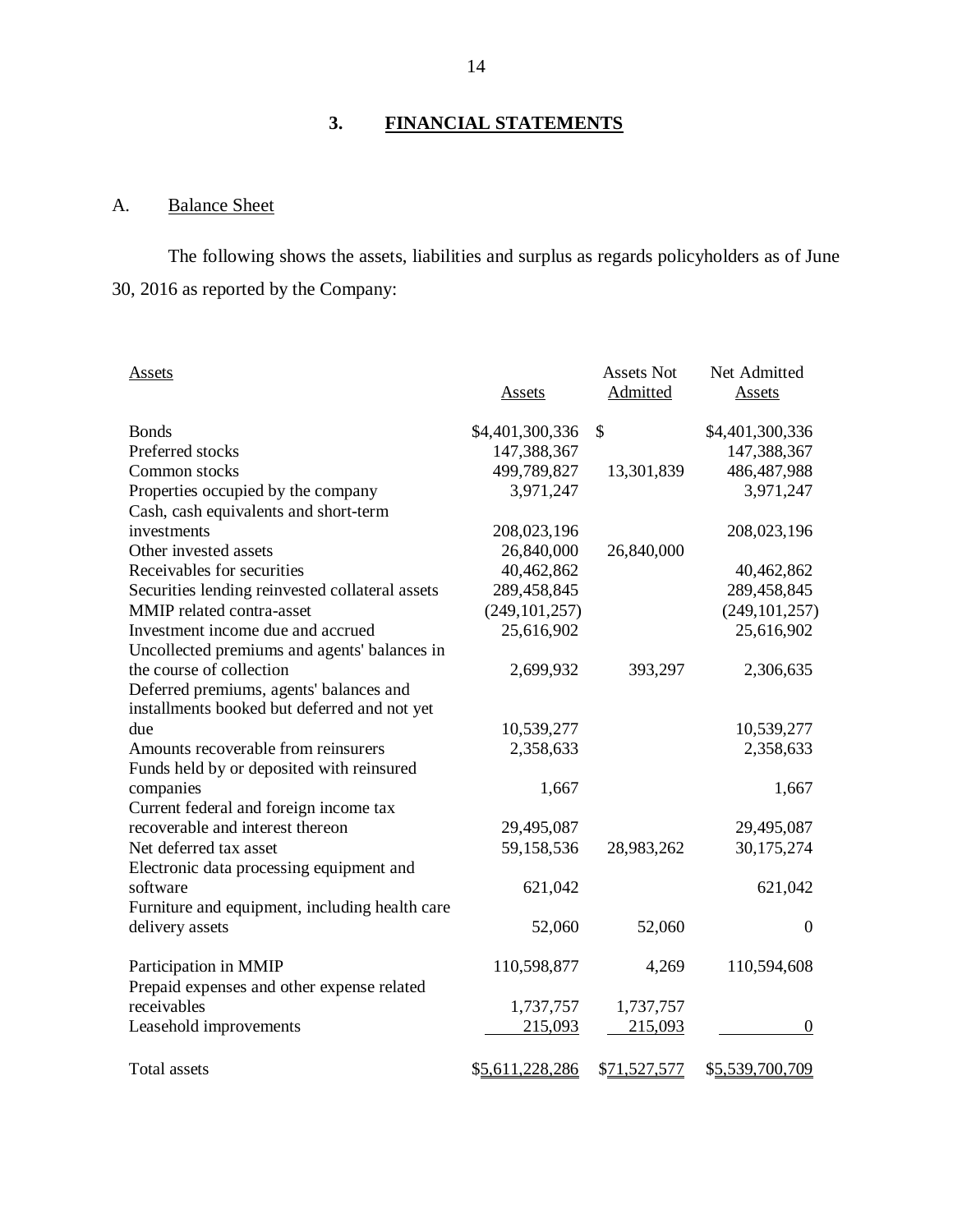Liabilities, surplus and other funds

| Losses and loss adjustment expenses<br>\$3,248,981,499<br>Reinsurance payable on paid losses and loss adjustment<br>1,134,805<br>expenses<br>Commissions payable, contingent commissions and other<br>similar charges<br>107,425<br>Other expenses (excluding taxes, licenses and fees)<br>1,985,000<br>Taxes, licenses and fees (excluding federal and foreign income<br>(6,318,842)<br>taxes)<br>43,063,955<br>Unearned premiums<br>Advance premium<br>2,169,937<br>Dividends declared and unpaid - policyholders<br>76,150,000<br>Ceded reinsurance premiums payable (net of ceding<br>22,034<br>commissions)<br>Amounts withheld or retained by company for account of<br>others<br>27,282<br>450<br>Drafts outstanding<br>Payable for securities<br>16,869,398<br>Payable for securities lending<br>289,458,845<br>Premiums deficiency reserves<br>408,000<br>Retroactive reinsurance assumed payable<br>181,453<br><b>Total liabilities</b><br>3,674,241,241<br><b>Surplus and Other Funds</b><br>Special contingency surplus<br>\$<br>1,650,000<br>Unassigned funds (surplus)<br>1,863,809,468<br>Surplus as regards policyholders<br>1,865,459,468 | Liabilities                                |                 |
|------------------------------------------------------------------------------------------------------------------------------------------------------------------------------------------------------------------------------------------------------------------------------------------------------------------------------------------------------------------------------------------------------------------------------------------------------------------------------------------------------------------------------------------------------------------------------------------------------------------------------------------------------------------------------------------------------------------------------------------------------------------------------------------------------------------------------------------------------------------------------------------------------------------------------------------------------------------------------------------------------------------------------------------------------------------------------------------------------------------------------------------------------------|--------------------------------------------|-----------------|
|                                                                                                                                                                                                                                                                                                                                                                                                                                                                                                                                                                                                                                                                                                                                                                                                                                                                                                                                                                                                                                                                                                                                                            |                                            |                 |
|                                                                                                                                                                                                                                                                                                                                                                                                                                                                                                                                                                                                                                                                                                                                                                                                                                                                                                                                                                                                                                                                                                                                                            |                                            |                 |
|                                                                                                                                                                                                                                                                                                                                                                                                                                                                                                                                                                                                                                                                                                                                                                                                                                                                                                                                                                                                                                                                                                                                                            |                                            |                 |
|                                                                                                                                                                                                                                                                                                                                                                                                                                                                                                                                                                                                                                                                                                                                                                                                                                                                                                                                                                                                                                                                                                                                                            |                                            |                 |
|                                                                                                                                                                                                                                                                                                                                                                                                                                                                                                                                                                                                                                                                                                                                                                                                                                                                                                                                                                                                                                                                                                                                                            |                                            |                 |
|                                                                                                                                                                                                                                                                                                                                                                                                                                                                                                                                                                                                                                                                                                                                                                                                                                                                                                                                                                                                                                                                                                                                                            |                                            |                 |
|                                                                                                                                                                                                                                                                                                                                                                                                                                                                                                                                                                                                                                                                                                                                                                                                                                                                                                                                                                                                                                                                                                                                                            |                                            |                 |
|                                                                                                                                                                                                                                                                                                                                                                                                                                                                                                                                                                                                                                                                                                                                                                                                                                                                                                                                                                                                                                                                                                                                                            |                                            |                 |
|                                                                                                                                                                                                                                                                                                                                                                                                                                                                                                                                                                                                                                                                                                                                                                                                                                                                                                                                                                                                                                                                                                                                                            |                                            |                 |
|                                                                                                                                                                                                                                                                                                                                                                                                                                                                                                                                                                                                                                                                                                                                                                                                                                                                                                                                                                                                                                                                                                                                                            |                                            |                 |
|                                                                                                                                                                                                                                                                                                                                                                                                                                                                                                                                                                                                                                                                                                                                                                                                                                                                                                                                                                                                                                                                                                                                                            |                                            |                 |
|                                                                                                                                                                                                                                                                                                                                                                                                                                                                                                                                                                                                                                                                                                                                                                                                                                                                                                                                                                                                                                                                                                                                                            |                                            |                 |
|                                                                                                                                                                                                                                                                                                                                                                                                                                                                                                                                                                                                                                                                                                                                                                                                                                                                                                                                                                                                                                                                                                                                                            |                                            |                 |
|                                                                                                                                                                                                                                                                                                                                                                                                                                                                                                                                                                                                                                                                                                                                                                                                                                                                                                                                                                                                                                                                                                                                                            |                                            |                 |
|                                                                                                                                                                                                                                                                                                                                                                                                                                                                                                                                                                                                                                                                                                                                                                                                                                                                                                                                                                                                                                                                                                                                                            |                                            |                 |
|                                                                                                                                                                                                                                                                                                                                                                                                                                                                                                                                                                                                                                                                                                                                                                                                                                                                                                                                                                                                                                                                                                                                                            |                                            |                 |
|                                                                                                                                                                                                                                                                                                                                                                                                                                                                                                                                                                                                                                                                                                                                                                                                                                                                                                                                                                                                                                                                                                                                                            |                                            |                 |
|                                                                                                                                                                                                                                                                                                                                                                                                                                                                                                                                                                                                                                                                                                                                                                                                                                                                                                                                                                                                                                                                                                                                                            |                                            |                 |
|                                                                                                                                                                                                                                                                                                                                                                                                                                                                                                                                                                                                                                                                                                                                                                                                                                                                                                                                                                                                                                                                                                                                                            |                                            |                 |
|                                                                                                                                                                                                                                                                                                                                                                                                                                                                                                                                                                                                                                                                                                                                                                                                                                                                                                                                                                                                                                                                                                                                                            |                                            |                 |
|                                                                                                                                                                                                                                                                                                                                                                                                                                                                                                                                                                                                                                                                                                                                                                                                                                                                                                                                                                                                                                                                                                                                                            |                                            |                 |
|                                                                                                                                                                                                                                                                                                                                                                                                                                                                                                                                                                                                                                                                                                                                                                                                                                                                                                                                                                                                                                                                                                                                                            |                                            |                 |
|                                                                                                                                                                                                                                                                                                                                                                                                                                                                                                                                                                                                                                                                                                                                                                                                                                                                                                                                                                                                                                                                                                                                                            |                                            |                 |
|                                                                                                                                                                                                                                                                                                                                                                                                                                                                                                                                                                                                                                                                                                                                                                                                                                                                                                                                                                                                                                                                                                                                                            |                                            |                 |
|                                                                                                                                                                                                                                                                                                                                                                                                                                                                                                                                                                                                                                                                                                                                                                                                                                                                                                                                                                                                                                                                                                                                                            |                                            |                 |
|                                                                                                                                                                                                                                                                                                                                                                                                                                                                                                                                                                                                                                                                                                                                                                                                                                                                                                                                                                                                                                                                                                                                                            | Total liabilities, surplus and other funds | \$5,539,700,709 |

Note: The Internal Revenue Service has not yet begun to audit the Company's tax returns covering tax years 2012 through June 30, 2016. The examiner is unaware of any potential exposure of the Company to any tax assessment, and no liability has been established herein relative to such contingency.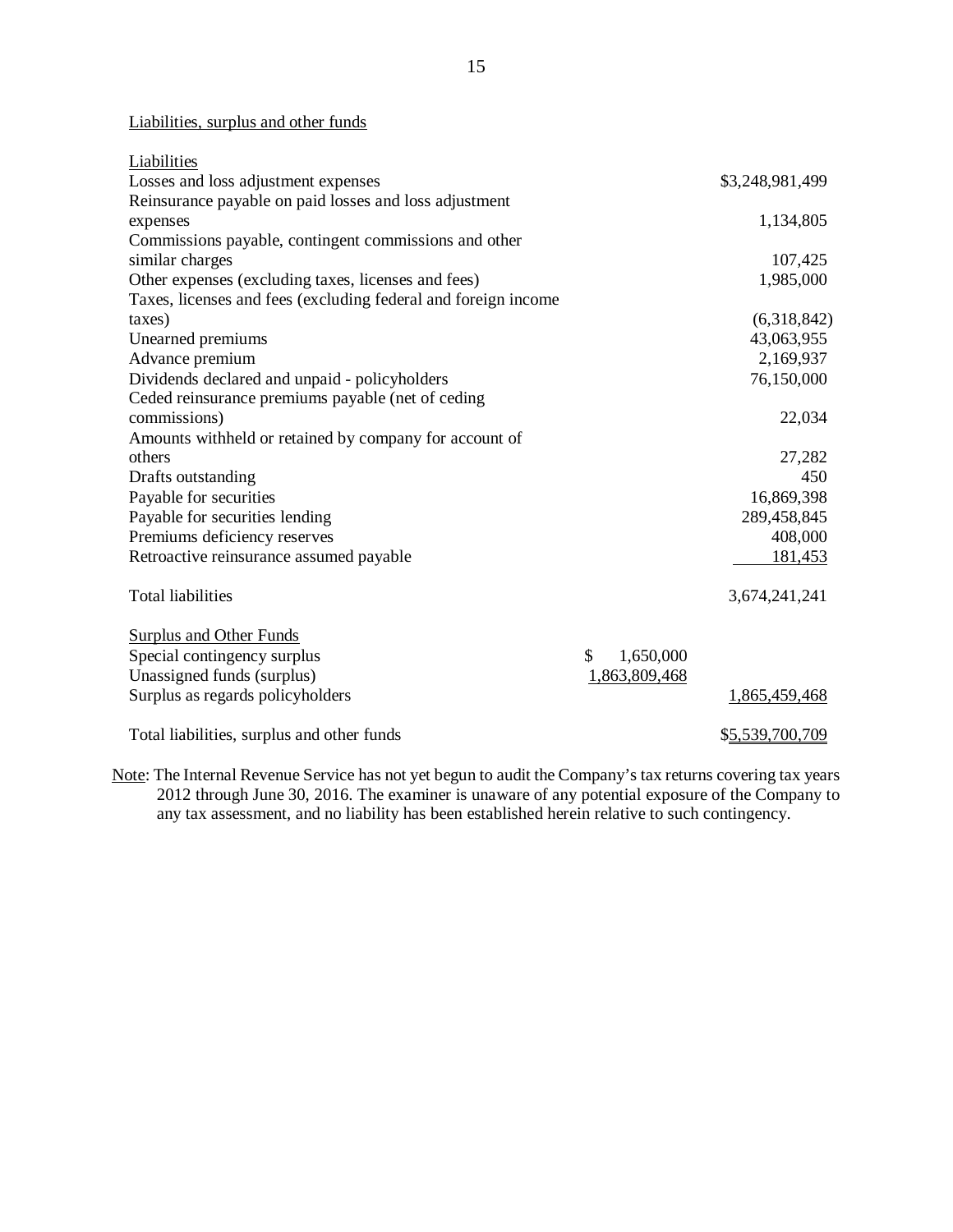#### B. Statement of Income

 30, 2016 was \$702,827,288, detailed as follows: Net income for the four and a half year examination period January 1, 2012 through June

| <b>Underwriting Income</b>                                                                                                                                                                                                                                            |                                                                   |                 |
|-----------------------------------------------------------------------------------------------------------------------------------------------------------------------------------------------------------------------------------------------------------------------|-------------------------------------------------------------------|-----------------|
| Premiums earned                                                                                                                                                                                                                                                       |                                                                   | \$2,266,529,912 |
| Deductions:<br>Losses and loss adjustment expenses incurred<br>Other underwriting expenses incurred<br>Change in premium deficiency reserves<br>Total underwriting deductions                                                                                         | \$2,057,484,760<br>201,052,240<br>(3,352,000)                     | 2,255,185,000   |
| Net underwriting gain or (loss)                                                                                                                                                                                                                                       |                                                                   | 11,344,912      |
| <b>Investment Income</b>                                                                                                                                                                                                                                              |                                                                   |                 |
| Net investment income earned<br>Net realized capital gain or (loss) less capital gain tax                                                                                                                                                                             | 470,459,424<br>451,403,060                                        |                 |
| Net investment gain or (loss)                                                                                                                                                                                                                                         |                                                                   | 921,862,484     |
| Other Income                                                                                                                                                                                                                                                          |                                                                   |                 |
| Net gain or (loss) from agents' or premium balances charged off<br>Finance and service charges not included in premiums<br>Change in anticipated future investment earnings<br>Management fee income MMIP and other income<br>Participation in MMIP investment income | (2,126,972)<br>660,485<br>(49,099,407)<br>19,893,005<br>5,204,144 |                 |
| Total other income                                                                                                                                                                                                                                                    |                                                                   | (25, 468, 745)  |
| Net income before dividends to policyholders, after capital gains<br>tax and before all other federal and foreign income taxes                                                                                                                                        |                                                                   | 907,738,651     |
| Dividends to policyholders                                                                                                                                                                                                                                            |                                                                   | 172,076,636     |
| Net income after dividends to policyholders, after capital gains<br>tax and before all other federal and foreign income taxes                                                                                                                                         |                                                                   | 735,662,015     |
| Federal and foreign income taxes incurred                                                                                                                                                                                                                             |                                                                   | 32,834,727      |
| Net income                                                                                                                                                                                                                                                            |                                                                   | \$702,827,288   |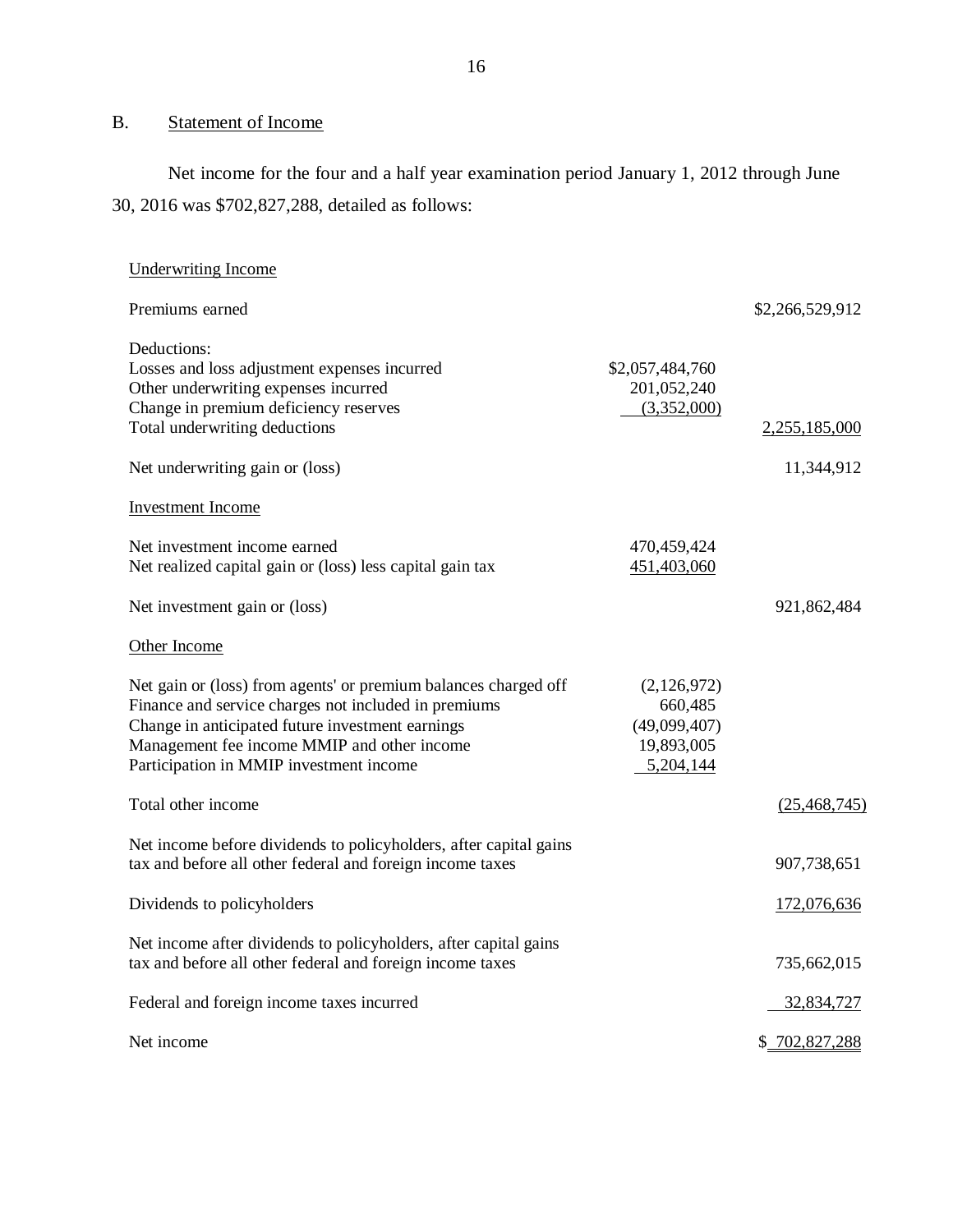#### $\overline{C}$ . Capital and Surplus

 Surplus as regards policyholders increased \$700,859,627 during the four and a half year examination period, January 1, 2012 through June 30, 2016, detailed as follows:

| Surplus as regards policyholders per Company<br>as of December 31, 2011 |                            |                             | \$1,164,599,841 |
|-------------------------------------------------------------------------|----------------------------|-----------------------------|-----------------|
|                                                                         | Gains in<br><b>Surplus</b> | Losses in<br><b>Surplus</b> |                 |
| Net income<br>Change in net unrealized capital gains or (losses)        | \$702,827,288              |                             |                 |
| less capital gains taxes                                                |                            | \$1,006,513                 |                 |
| Change in net deferred income tax                                       |                            | 78,405,503                  |                 |
| Change in non-admitted assets                                           | 77,444,355                 |                             |                 |
| Total gains and losses                                                  | \$780,271,643              | \$79,412,016                |                 |
| Net increase in surplus                                                 |                            |                             | 700,859,627     |
| Surplus as regards policyholders per Company<br>as of June 30, 2016     |                            |                             | \$1,865,459,468 |

#### **4. LOSSES AND LOSS ADJUSTMENT EXPENSES**

 by the Company as of June 30, 2016. The examination analysis of the loss and loss adjustment expense reserves was conducted in accordance with generally accepted actuarial principles and statutory accounting principles, including the NAIC Accounting Practices & Procedures Manual, Statement of Statutory Accounting Principle No. 55 ("SSAP No. 55"). The examination liability for the captioned items of \$3,248,981,499 is the same as reported

 discounted by \$247,344,702. Pursuant to Section 4117(e) of the New York Insurance Law, the Department provisionally granted a permitted practice to the Company that allowed its liability to be discounted, reflecting the time value of money. As of June 30, 2016, the Company's loss and loss adjustment expense reserves were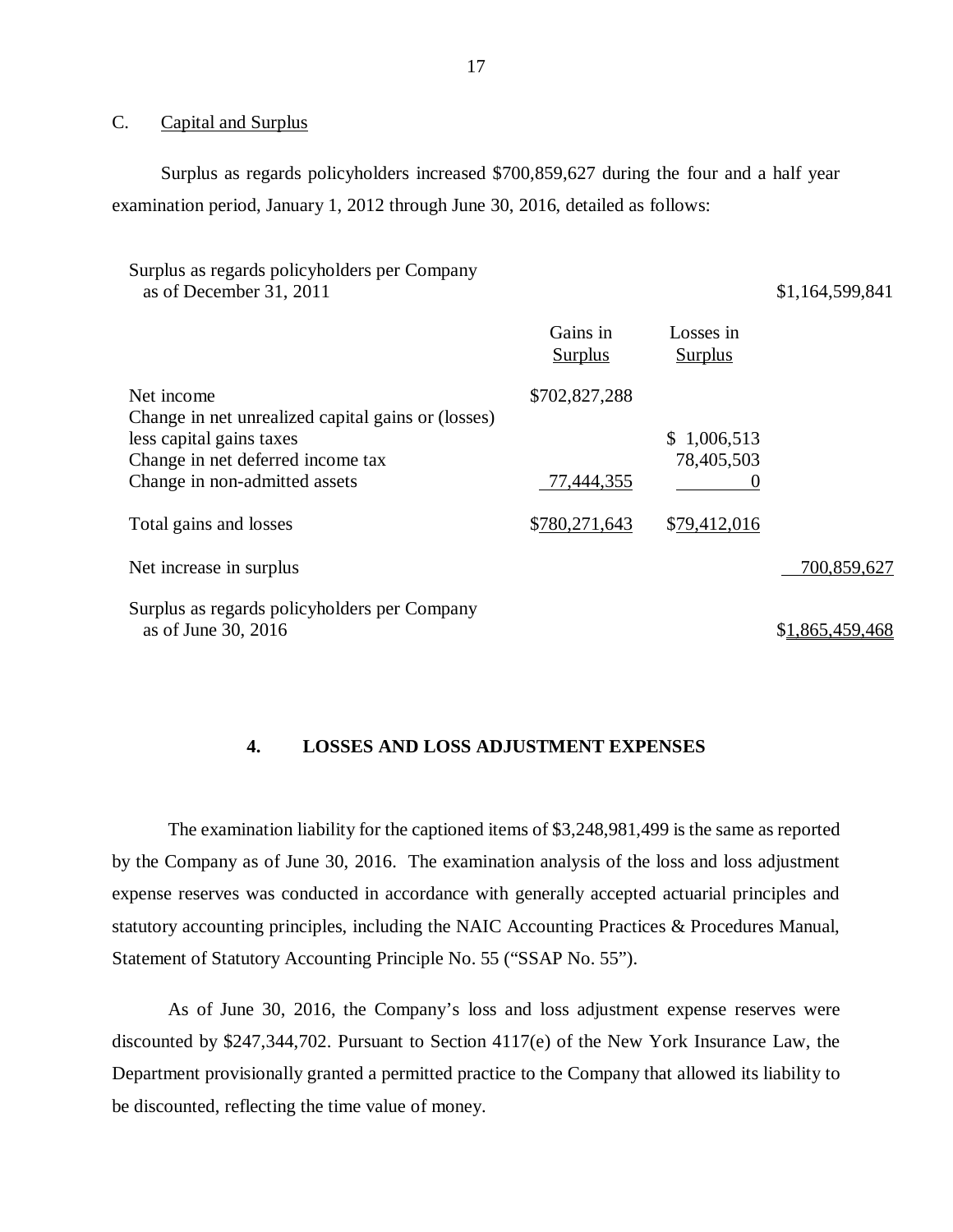### **5. SUBSEQUENT EVENT**

### <span id="page-19-0"></span>Conversion of MLMIC to a Domestic Stock Property/Casualty Insurance Company

Section 7307 of the New York Insurance Law states in part:

 "(b) A domestic mutual insurer may apply to the superintendent for permission to convert into a domestic stock property/casualty insurer complying with the relevant organization and licensing provisions of articles twelve and forty-one of this chapter. The application to the superintendent shall be pursuant to a resolution, adopted by no less than a majority of the entire board of directors, specifying the reasons for and the purposes of the proposed conversion, and the manner in which the conversion is expected to benefit policyholders and the public. A copy of the resolution, together with a statement of its adoption, both certified by the president and secretary, or officers corresponding to either of them, and affirmed by them as true under the penalties of perjury and under the seal of the mutual insurer, shall accompany the application. The superintendent may thereafter request any additional documents and information which he may reasonably require. Unless the superintendent finds that…

 (3) the mutual insurer does not have a surplus to policyholders at least equal to the minimum capital and surplus required to be maintained for a newly organized stock insurer doing the same kinds of insurance…the superintendent shall order an examination of the mutual insurer pursuant to section three hundred ten of this chapter as of the last day of the period covered in its latest filed statement…

 (f) Prompt notice shall be given by the mutual insurer to all persons who become policyholders or holders of section 1307 agreements on or after the date of the adoption of the resolution described in subsection (b) hereof, of the pendency of a proposed conversion and of the effect thereof on them."

 On July 15, 2016 MLMIC submitted an application to the Department, as required by Section 7307(b) of the Insurance Law, for permission to convert into a domestic stock property/casualty insurance company. Such application included a copy of the resolutions that were adopted unanimously by the board of directors on July 15, 2016. The resolutions specify the reasons for and the purposes of the proposed conversion and the manner in which the conversion is expected to benefit policyholders and the public.

Among the stated reasons for and the purposes of the proposed conversion were that:

 1. Such affiliation will help ensure the continuity of the Company's medical professional liability insurance and other business, will enhance the competitiveness of the Company and will generate efficiencies and opportunities for improved financial performance;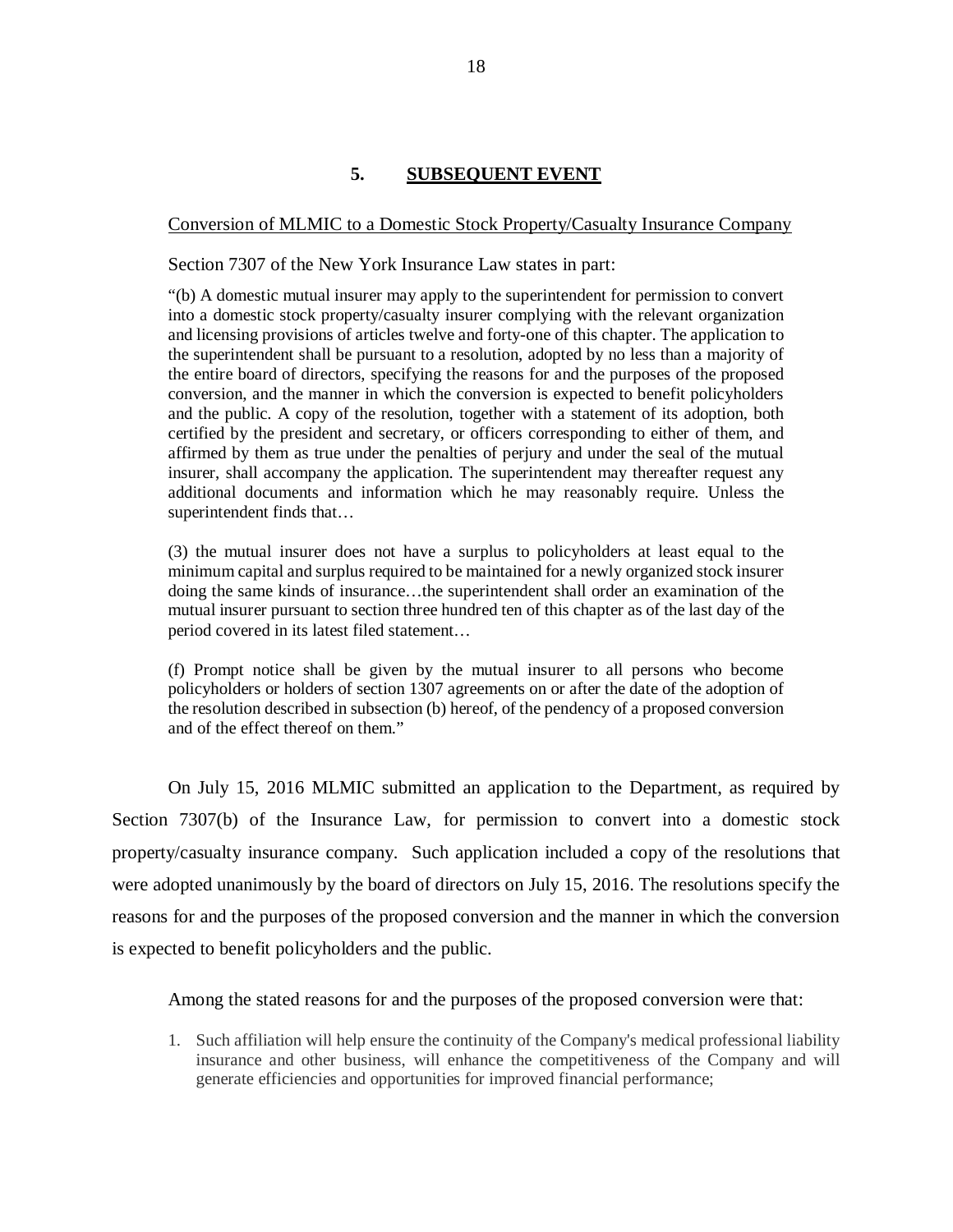- <span id="page-20-0"></span> 2. The Company will become a member of a group which includes other insurers that specialize in providing liability insurance coverage to healthcare providers. The affiliation will broaden the healthcare related product offerings of the Berkshire Hathaway Group and provide additional healthcare contacts and insights for the Company;
- 3. Such affiliation will provide the Company with greater flexibility to obtain capital as compared to the current mutual insurance company structure, will enhance the Company's financial strength and will provide the Company with greater resources to back its obligations to policyholders and to underwrite additional business, including by providing the Company with the opportunity to obtain an A.M. Best rating;
- 4. Such affiliation will provide the Company with increased flexibility to support the growth of existing product lines and to take advantage of investment and acquisition opportunities as they may arise; and
- 5. Such affiliation will establish a strategic fit, matching the compatible visions of the future of the Company.

 On August 22, 2016, the Department found the application filed with the Superintendent to be acceptable in accordance with Section 7307(b) of the New York Insurance Law and ordered an examination of MLMIC as of June 30, 2016. Further, pursuant to Section 7307(f) of the New York Insurance Law, the Department directed that prompt notice be given to all persons who became policyholders or holders of Section 1307 agreements on or after July 15, 2016, of the pendency of the proposed conversion and the effect thereof on them.

 This examination was also conducted in accordance with the provisions of Section 7307(b)(3) of the New York Insurance Law.

### **6. COMPLIANCE WITH PRIOR REPORT ON EXAMINATION**

The prior report on examination contained no comments or recommendations.

#### **7. SUMMARY OF COMMENTS AND RECOMMENDATIONS**

This report contains no comments or recommendations.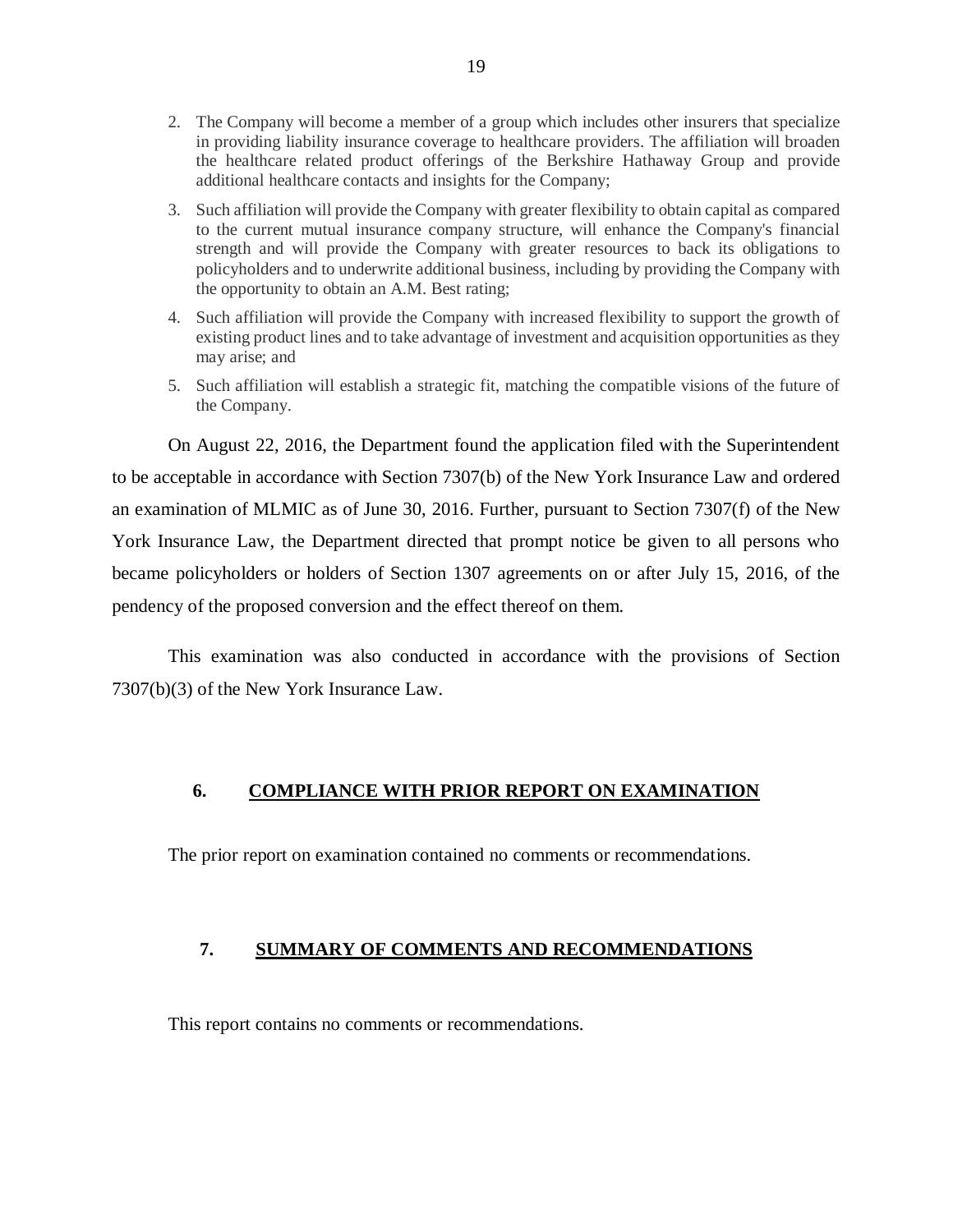Respectfully submitted,

 Associate Insurance Examiner Moses Egbon, CFE

STATE OF NEW YORK ) COUNTY OF NEW YORK ) )ss:

MOSES EGBON, being duly sworn, deposes and says that the foregoing report, subscribed by

him, is true to the best of his knowledge and belief.

Moses Egbon

Subscribed and sworn to before me

this  $\_\_\_\_\_$  day of  $\_\_\_\_\_\_$ , 2017.